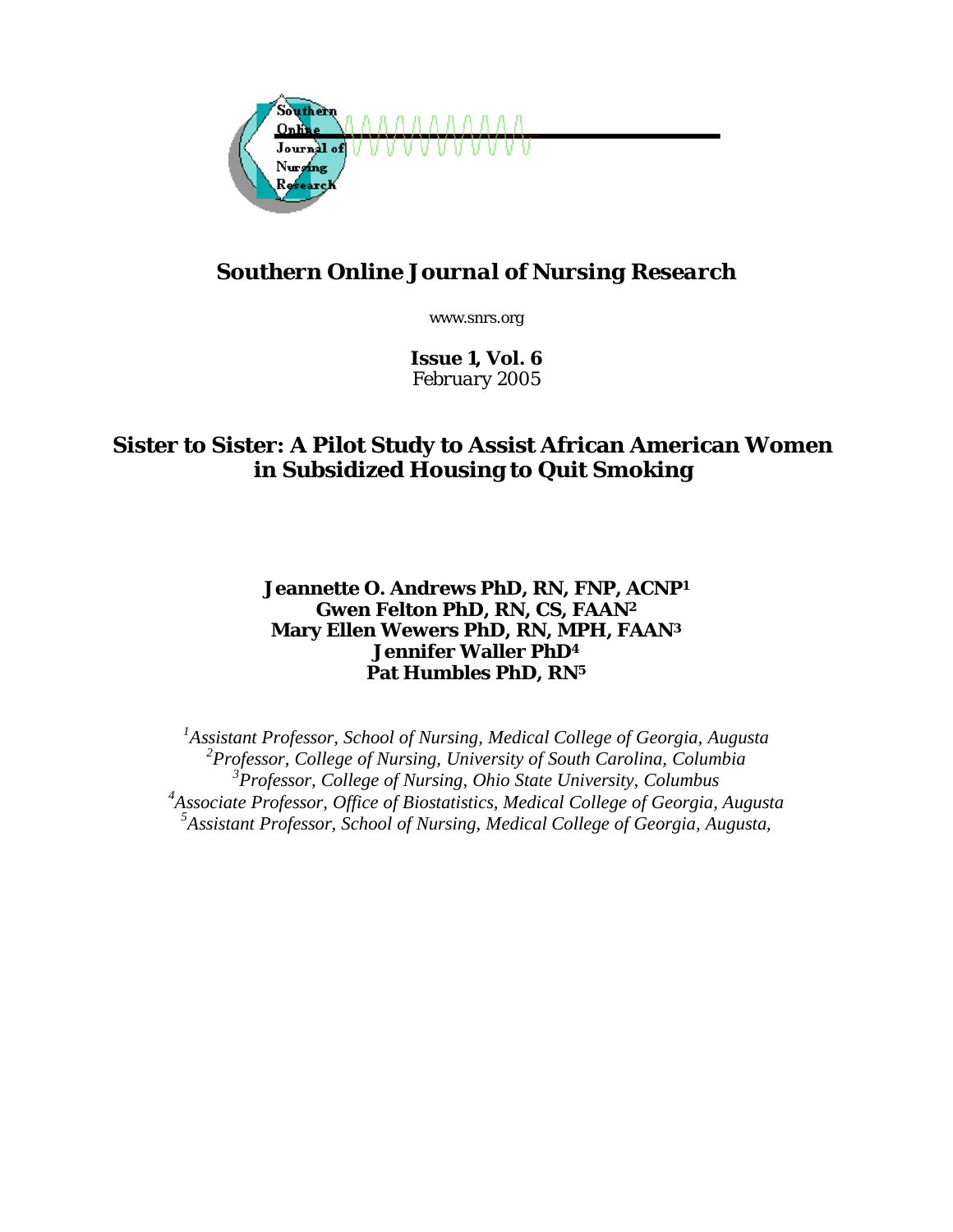#### **Abstract**

A multi-component community-partnership model, consisting of a nurse and community health workers, was implemented in a subsidized housing development to assist southern African American women to quit smoking. The community health workers assisted with the recruitment and retention of the participants and promoted social support and self-efficacy with the cessation process. The nurse provided group, stage-based education, behavioral strategies, and nicotine replacement therapy for the participants (*n*=15). Data analysis revealed the 24-hour point prevalence abstinence rates at weeks 6 and 12 were 80% and 73%, respectively, and the 2-month sustained abstinence rate was 60%. There were significant differences in the progression along the stages of change, social support and self-efficacy scores. This innovative community partnership using community health workers may be a feasible approach to provide low socioeconomic African American women access for effective smoking cessation treatment. Further research is needed to validate these findings and other novel approaches to eliminate health disparities among African American women.

## *Keywords: Community Health Workers, Tobacco Cessation, Ethnic Minority Women, Community Partnerships*

#### **Introduction**

Over the past several decades, smoking patterns have evolved that strongly link cigarette smoking to geography, gender, and class. The smoking prevalence is higher in the Southeastern United States (US) (30.5%) than the U.S. average (24.5%) for the overall population.**1** Urban African American women of lower socioeconomic status report prevalence rates of tobacco use as high as 40%-60% in some communities, which is at least twice the rate of women in the general population.**2-5**

Not only do African Americans have high prevalence rates, they tend to smoke high nicotine and menthol cigarettes and are more likely to be highly dependent on nicotine.**6-9** The patterns of menthol and high nicotine consumption among African Americans are likely a product of the interactive effects of several factors: 1) the physiological and pharmacological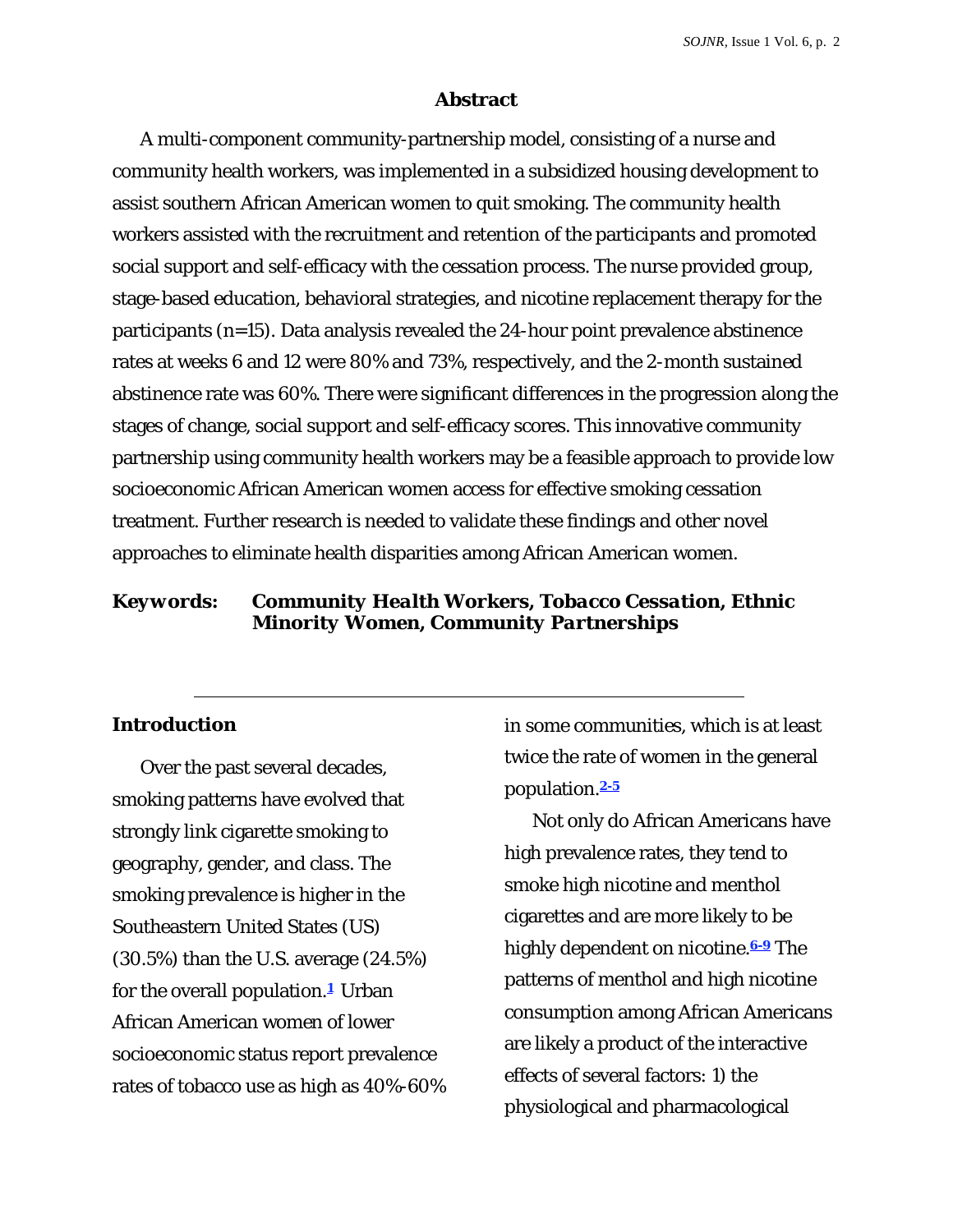sensory effects of menthol; 2) the promotional marketing of mentholated and high nicotine cigarettes to African Americans by the tobacco industry; and 3) the cultural effects of health-related beliefs and norms.**<sup>10</sup>** It has been shown that it takes longer to clear nicotine and its metabolites (i.e., cotinine) from the bloodstream in African Americans because of physiological differences in metabolism of nicotine.**6** These factors may partially explain why African Americans suffer more tobacco related diseases such as coronary heart disease and cancer, have greater difficulty with cessation, and experience higher mortality rates than other population groups.**6-7,10-12**

#### **Literature Review**

African American women living in low-income housing face unique barriers to tobacco cessation that include social norms for smoking, lack of financial and health resources, lack of knowledge of smoking related health risks, and lack of information on quitting. **3-4,13** Focus groups with lowincome African American women smokers report profound social isolation, ascribable to the physical seclusion in housing developments from other parts of the city, and limited

mobility because of poverty and presence of children. These women often distrust their neighbors and keep to themselves, avoiding much contact with others in the community. Typically, social support for these women occur from a sister, mother, or a close woman friend.**3-4,13** Women who are successful in quitting smoking are more likely to report greater social support during the cessation process.**4,14-15** Women prefer assisted cessation programs such as formal group programs that promote encouragement and understanding of their situations and social support with the cessation process.**4,15** A mechanism known as "sister circles" is often enhanced in organized group sessions with homogenous African American women with the common bonds facilitating communication of vital information, psychosocial and spiritual support, and mentoring to their members.**<sup>16</sup>**

In addition to social support with the cessation process, the concept of selfefficacy, or the belief that one is confident in her ability to change a behavior, is a strong predictor of smoking cessation and stage of readiness to quit in women.**4,17-18** Research findings show that an increase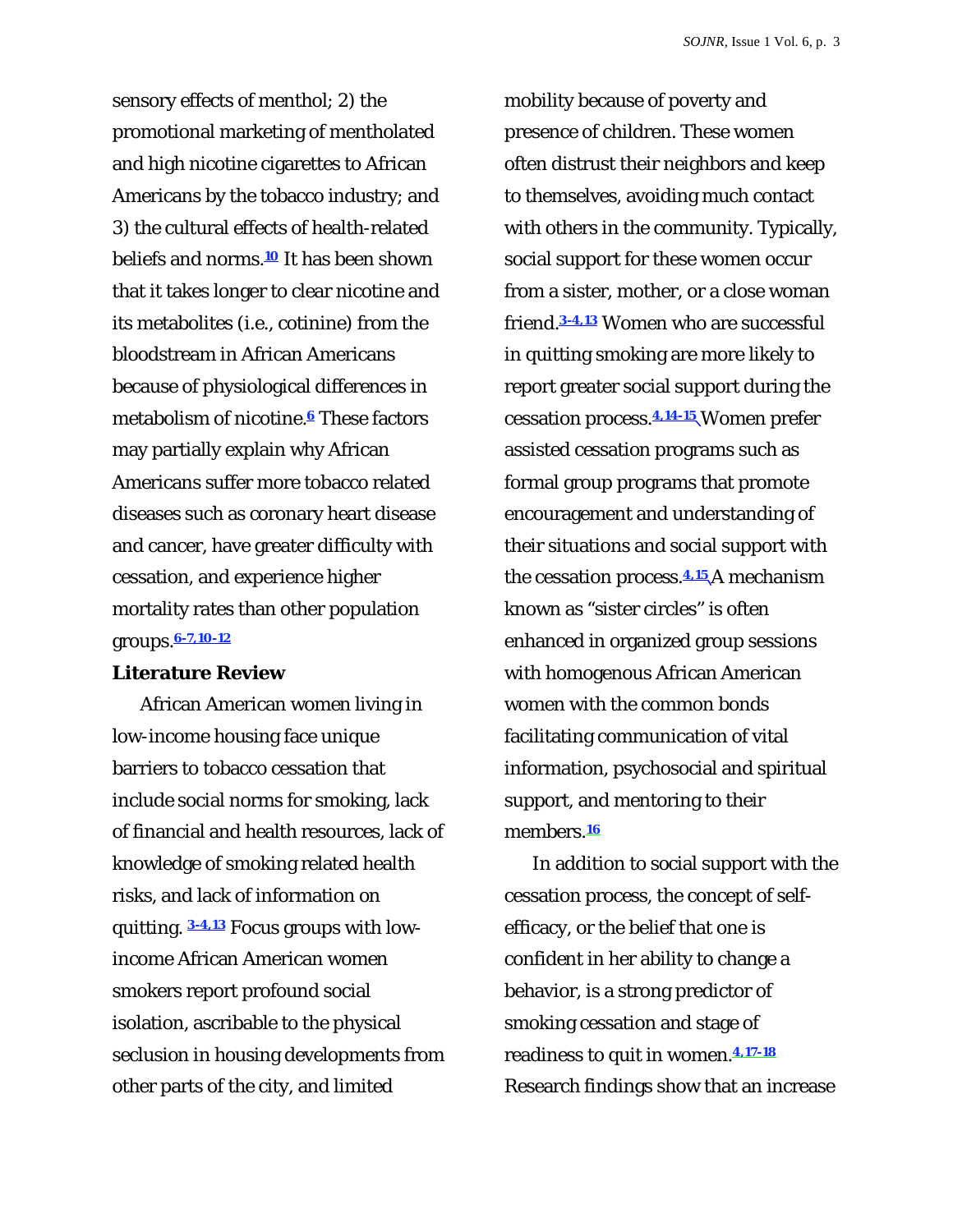in self-efficacy during treatment is the best predictor of length of smoking abstinence.**4,19** Low-self efficacy, or the belief that she will not be successful in quitting on her own, is a predictor for group participation in women.**<sup>20</sup>**

Multiple intensive behavioral and pharmacological strategies to promote tobacco cessation have been described in the literature.**21-23** The Public Health Service (PHS) Clinical Service Guideline, *Treating Tobacco Use and Dependence,* recommends that intensive smoking cessation interventions include: 1) 4 to 7 sessions that are 20–30 minutes in length over a minimum of a two week period; 2) individual and group counseling with problem solving training; 3) clinician-delivered social support; 4) relapse intervention; and, 5) pharmacotherapeutics (e.g., nicotine replacement therapy).**21** The National Cancer Institute recommends that cessation programs should: 1) target high risk populations; 2) tailor the education for the targeted audience; and, 3) use community networks to promote outreach of the program in high risk populations; and, 4) target specific stages of cessation (i.e. Transtheoretical Model of Change).**2**<sup>4</sup> The Transtheoretical Model of Change

has been used to understand the stages that smokers' progress through when changing behavior, and the cognitive and behavioral processes that are used to influence health behaviors. Individuals are classified into different stages of the behavior change process, which range from precontemplation (not thinking about quitting), to contemplation (thinking about quitting), to preparation (thinking about quitting in the next 30 days), action (actively attempting cessation), and maintenance (abstinence from tobacco for a specified period of time).**17,25**

In experimental settings with primarily Caucasian smokers, the combined use of pharmacotherapy and intensive behavioral treatment yield quit rates that are approximately four times of those with no interventions.**21-22** Although hospital and clinic-based smoking cessation strategies are effective in reducing smoking prevalence in the mainstream culture, they are often not accessible for "hard to reach" populations, especially those who are socioeconomically disadvantaged and who lack resources.**26** To reach these vulnerable populations, innovative community partnership models are often needed to promote outreach and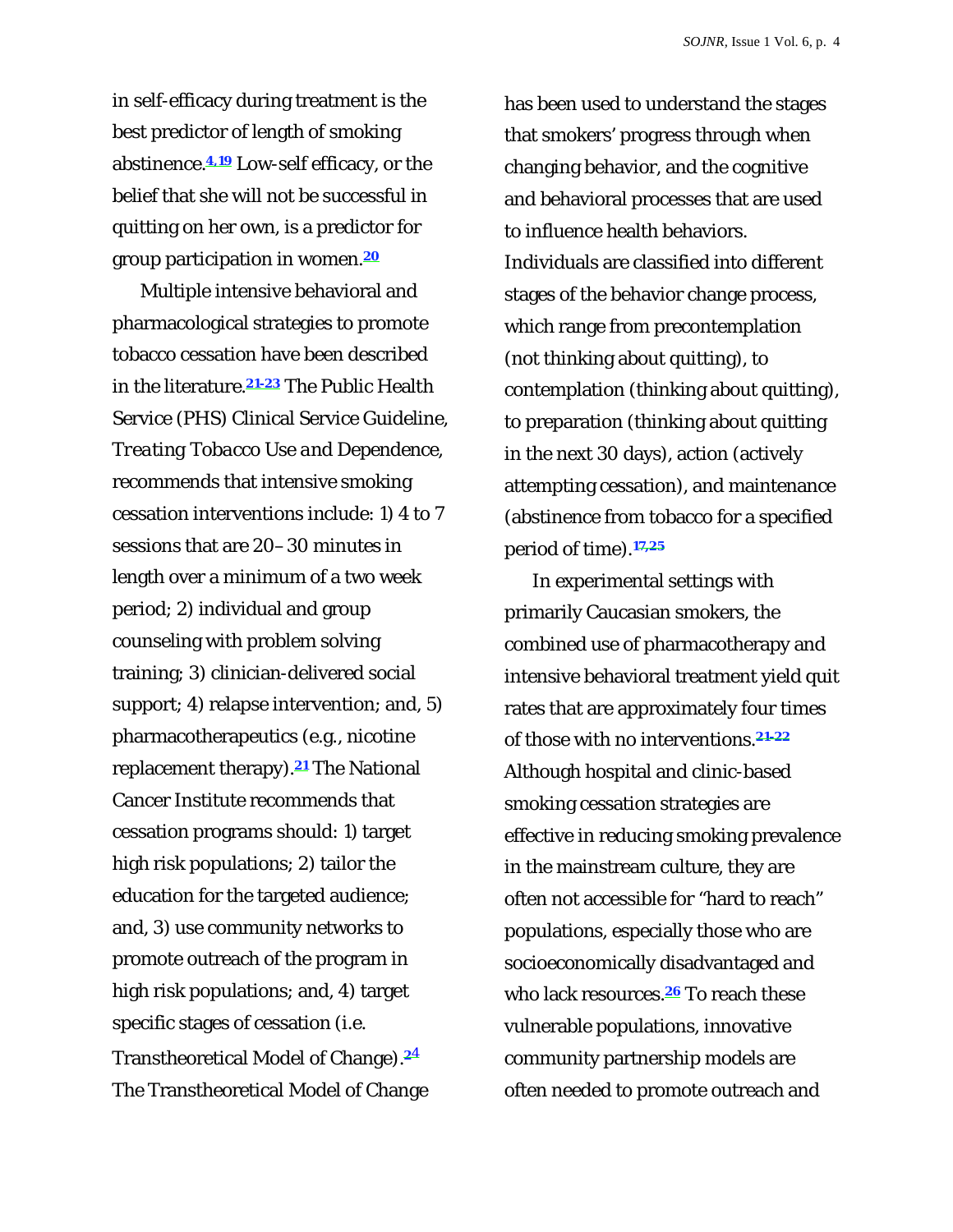access for the targeted groups.**<sup>27</sup>** Community partnership models addressing tobacco cessation have the capacity to disseminate information and services to larger groups of smokers and to reduce community norms in some low-income populations.**28** In African American communities, indigenous community health workers (CHWs) are being asked to provide outreach, screening, and educational services to their community members.**<sup>29</sup>** Indigenous CHWs, e.g., members from the community who share the same language, culture, attitudes, and beliefs of the population, provide the mechanism for social networks through which community members offer and receive social support among one another.**29-30** On this premise, indigenous people who are familiar with their environment have first hand knowledge of the problems of their community and may be more able to counsel and communicate with "hard to reach" populations.**31** In prior studies, CHWs have been effective in promoting prostate cancer screening in rural, southern, African American men,**32-33** and cervical cancer and mammography screening in African American women.**34-35** With tobacco-related

interventions, CHWs effectively mobilized low-income African Americans in the community to promote the availability of smoking cessation programs.**<sup>36</sup>** There are no known studies that have used CHWs to assist with the delivery of tobacco cessation interventions in African American women.

*Purpose and Research Questions.*  The aim of this pilot study was to determine the feasibility and effectiveness of a communitypartnership model consisting of a nurse and CHWs to deliver a quit smoking intervention (the *Sister Intervention)*  for U.S. southern African American women residing in a subsidized housing development. Specifically, the purposes were to explore the feasibility and effectiveness of the intervention by the following: 1) recruitment and retention rates of participants and CHWs during this 12-week study period; 2) cessation rates of participants; 3) progression along the stages of change among participants; and, 4) levels of social support and self-efficacy of participants. This pilot data will also be used to generate estimates to guide sample size determination for a larger study with a control group for comparison.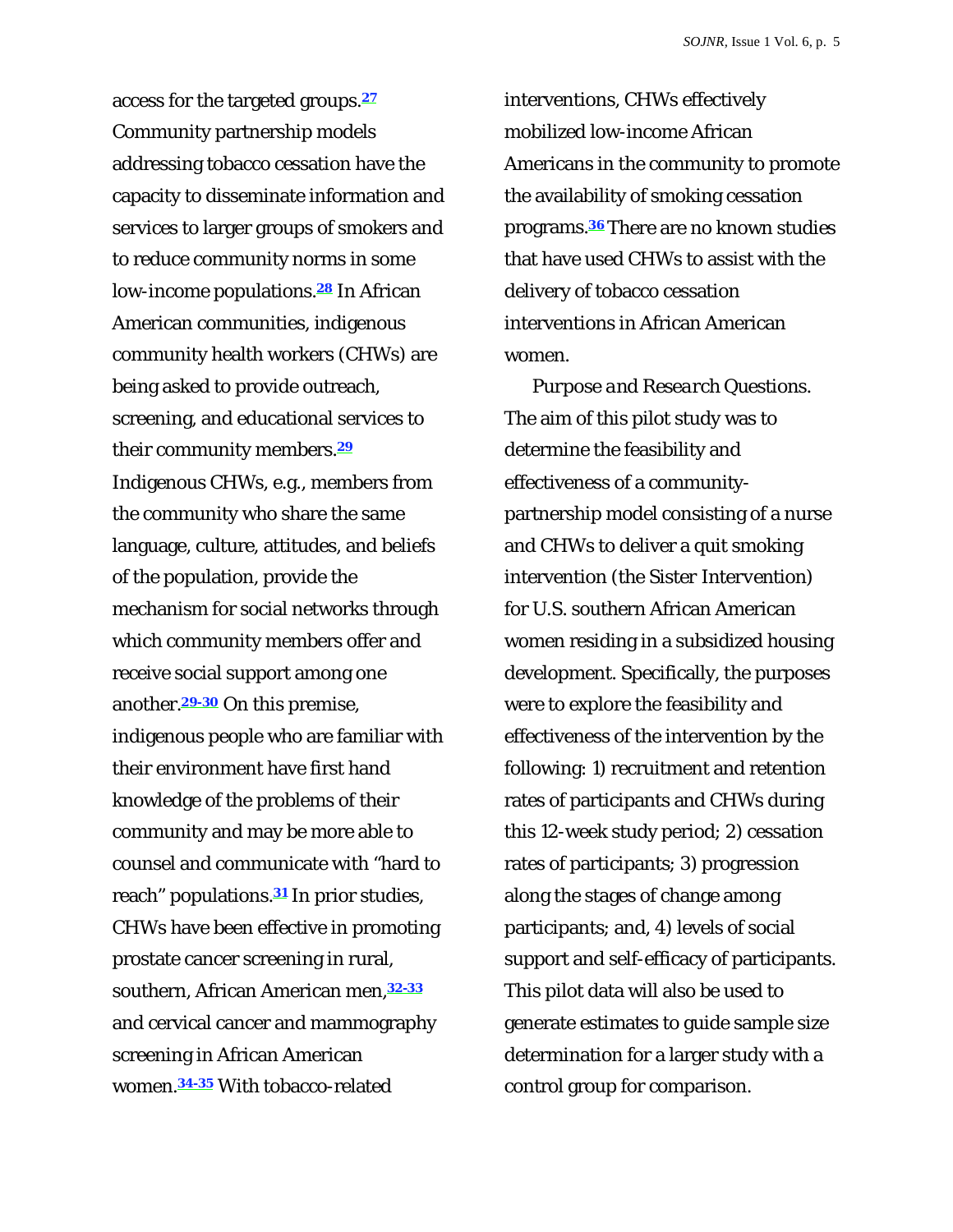#### **Methods**

A repeated-measures design with one group was used for this pilot study. Participants received weekly group education and behavioral counseling for six weeks and a booster education and counseling session at week 12. Measures were taken at baseline (week 1), week 6, and week 12.

*Sample.* Participants were recruited from an inner-city housing development located in Augusta-Richmond County, Georgia. Approximately 250 women resided in this housing development and an estimated 100 women were current smokers.**4** Flyers, word of mouth, Community Advisory Board (CAB) members, and CHWs were used to recruit 20 women to participate in the study. Sixteen women met the inclusion criteria and 15 women agreed to participate. Criteria for inclusion were the following: 1) non-pregnant African American woman over 18 years of age; 2) current smoker as validated by expired carbon monoxide air level  $\geq 9$ parts per millimeter (ppm); 3) resident of targeted public housing development, or female relative or friend of resident in the housing development; 4) absence of diagnosed mental health disorder, unstable angina or recent myocardial

infarction within the past month; and 5) no plans to move from the housing development within three months. All group sessions were held in a small meeting room in the community center, which was located in a central location in the housing development.

*Instruments.* The following variables were measured using self-report questionnaires: a) smoking status; b) stage of change; c) self- efficacy; and d) social support. Smoking status was defined as the presence or absence of smoking. Two levels of smoking abstinence were measured: 24-hour point prevalence abstinence and 2 month prolonged abstinence. The 24 hour point prevalence abstinence was the abstinence of smoking at least 24 hours prior to the designated follow-up assessment period (weeks 6 and 12). The 2-month prolonged abstinence was the abstinence of smoking without relapse over a two-month period. Smoking status was measured by self report and validated by the EC50-Smokerlyzer, a hand-held breath carbon monoxide (CO) electrochemical sensor that provided a numerical measure of CO in the range of  $0 - 500$  ppm.<sup>37</sup> Ranges of  $\leq 8$  ppm were classified as "abstinent," 9-20 ppm "light smoker," 21 – 30 "moderate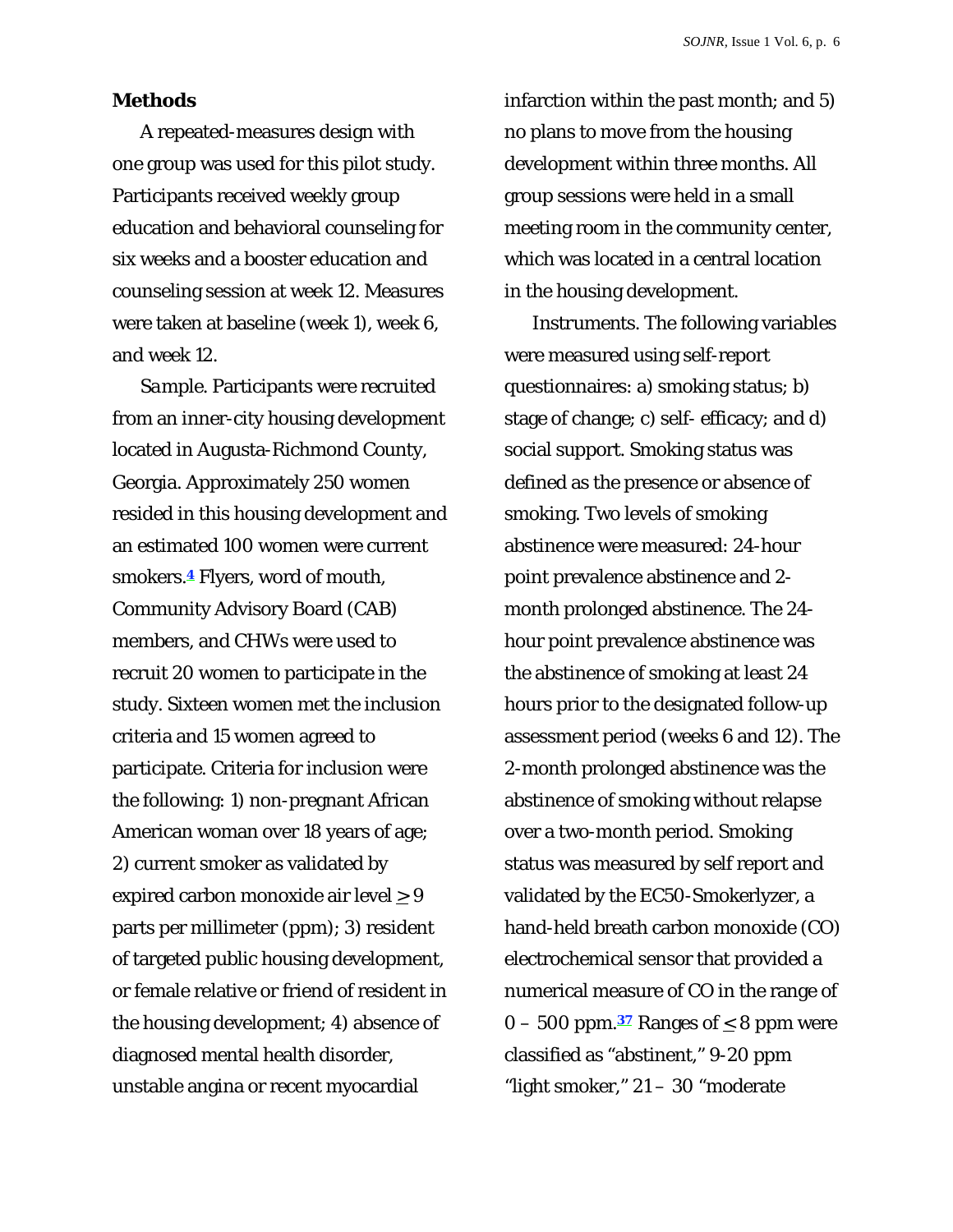smoker," and > 40 "heavy smoker."**<sup>38</sup>** Participants were instructed on the 15 second breath-hold technique before exhaling completely into the mouthpiece. Two carbon monoxide readings were assessed at each data point, and the average of the two were recorded. The reported sensitivity and specificity of the EC50-Smokerlyzer are both 90%.**<sup>38</sup>**

A three-item instrument, Stage of Change Questionnaire, determined the staging of tobacco cessation.**17,39** The individual was categorized into one of the following categories: precontemplation, contemplation, preparation, action, and maintenance.**17,25** The Stage of Change Questionnaire has been shown to have high reliability and stability**40** and high predictive and construct validity.**<sup>41</sup>**

Smoking cessation self-efficacy was measured with the Smoking Efficacy/Temptation Scale, which assessed smokers' level of temptation to smoke in 20 challenging situations.**<sup>42</sup>** This instrument consisted of three subscales: 1) the negative affect subscale, which measured the degree of confidence when frustrated or facing conflict or emotional distress; 2) the positive affect subscale, which measured confidence in resisting temptation in social or celebratory situations; and, 3) the habitual/craving subscale, which measured the degree of confidence when the urge to smoke was felt. The item responses range from 1 (not at all tempted) to 5 (extremely tempted). Summation of the total subjective responses provided an overall score. Possible subscale score range from 6–30 (negative affect and positive affect) and 5-25 (habitual/craving), with the lower the score, the higher the self-efficacy in refraining from smoking in these challenging situations. Reported reliability coefficients range from .88- .92.**42** Acceptable construct and predictive validity have been demonstrated based on hypothesis testing and confirmatory factor analysis.**17,42**

Social support was measured with the Medical Outcomes Study of Social Support Survey (MOS-SSS).**43** The MOS-SSS instrument was not designed to measure social support with smoking cessation, but rather general social support measures. The19-item scale measured the individual's perception of the availability of support along four dimensions: 1) emotional/ informational; 2) affectionate;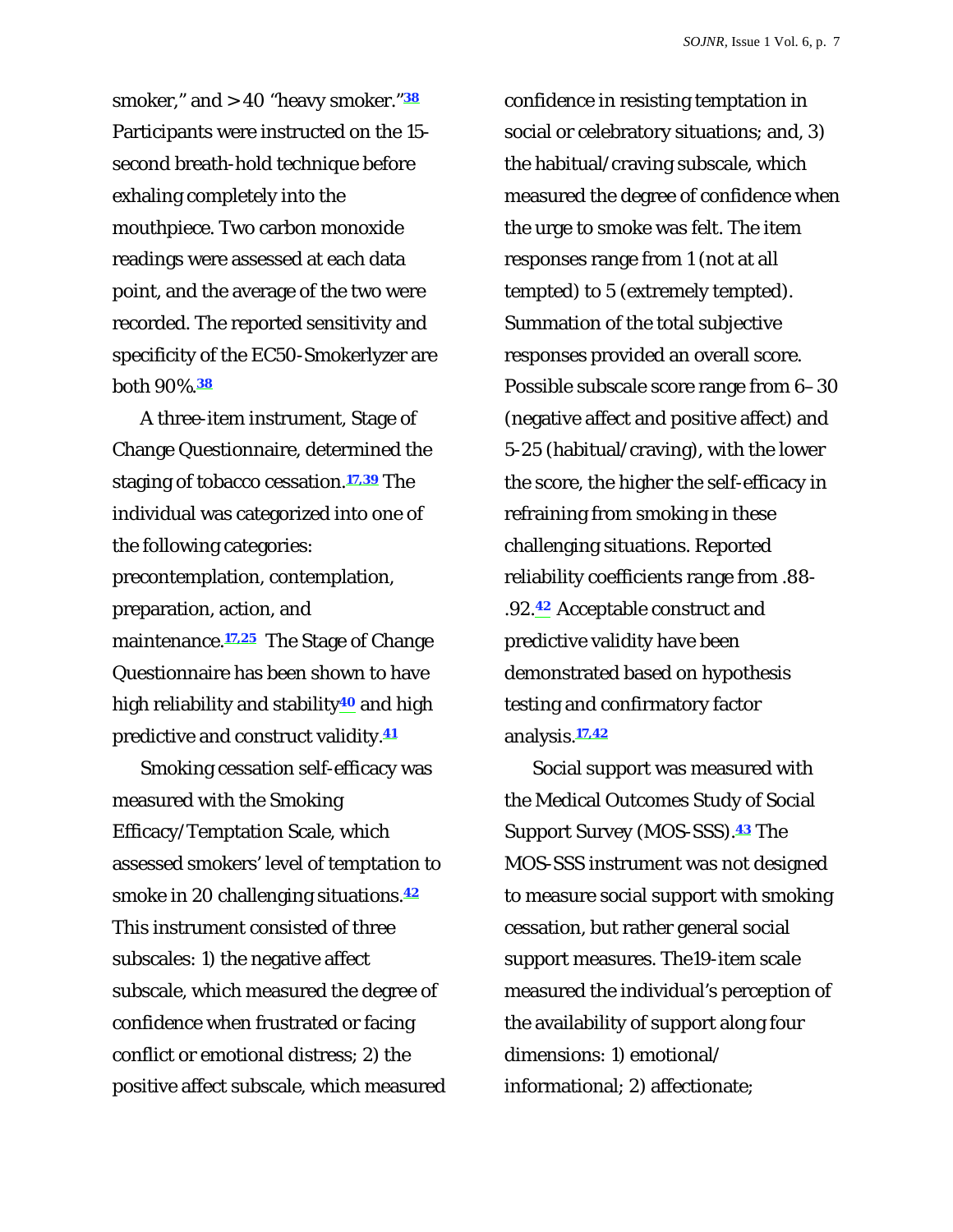3) tangible; and 4) positive social interaction. This instrument asked how often the different types of support were available with responses ranging from 1 (none of the time) to 5 (all of the time). Scores were averaged for each item in the subscale; the higher the score, the higher the social support. The reported internal consistency reliability of the total scale and subscales are high, with Cronbach alpha ranging from .91-.97. The reported construct validity is based on confirmatory factor loadings of items in each subscale (*r*=0.69–0.82).**<sup>43</sup>**

*Procedure.* This study received Human Assurance Committee approval from two universities. As part of the larger study, a 12-member CAB was formed, consisting of both formal and informal leaders of the community and representatives from eight local supporting organizations. The CAB participated in the development of the

intervention protocol, recruitment of participants, identification of CHWs, and location for the intervention sessions.

The *Sister Intervention* included individual and group sessions weekly for six weeks and one session at week 12. The protocol for the educational and behavioral sessions was adapted from the American Cancer Society's *Fresh Start* intensive smoking cessation program, PHS Guideline recommendations,**21** and the Transtheoretical Model's stages and processes of change.**25** Both the CAB and CHWs assisted in adapting the intervention protocols to reflect the ethnicity and culture of southern African American women (e.g., ethnic graphics, spiritual tools, and food at meetings). An outline of the major themes and stagebased education strategies for each group session is shown in Table 1.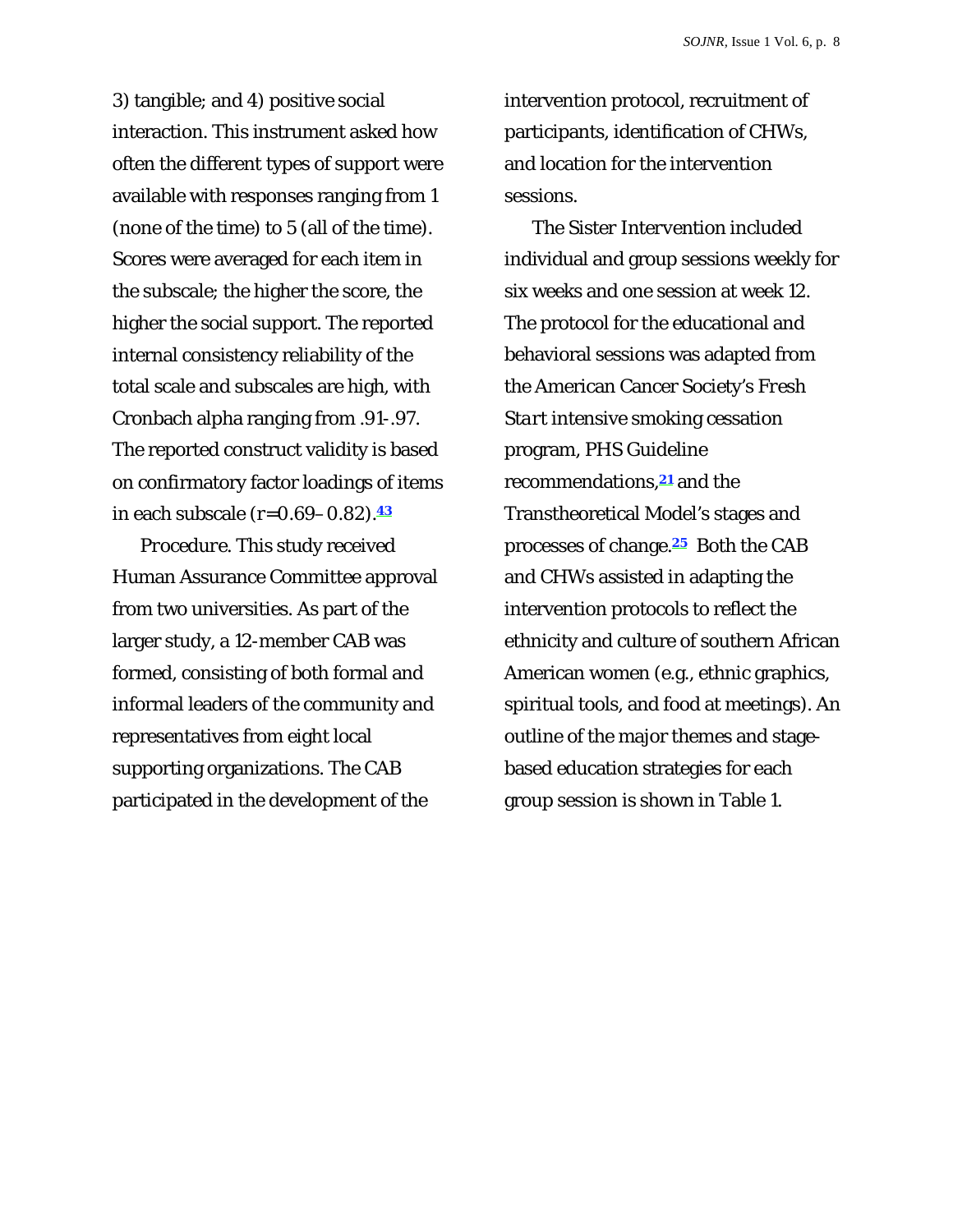| <b>Time</b> | <b>Stage of Change</b>          | <b>Major Themes</b>                                        |
|-------------|---------------------------------|------------------------------------------------------------|
| Week 1      | Pre-Contemplation/Contemplation | Risks of Smoking (Consciousness raising)                   |
|             |                                 | Understanding Why I Smoke (Self - reevaluation)            |
|             |                                 | Benefits/Rewards of Quitting                               |
|             |                                 | <b>Process of Quitting</b>                                 |
| Week 2      | Contemplation/Preparation       | <b>Overview of Cessation Methods</b>                       |
|             |                                 | Setting a Quit Date                                        |
|             |                                 | Coping Mechanisms/Stimulus Control/Counter                 |
|             | (Set Quit date by week 2 or 3)  | Conditioning                                               |
|             |                                 | Self efficacy/Self Liberation                              |
|             |                                 | Social Support/Helping Relationships                       |
| Week 3      | Preparation/Action              | Coping Mechanisms/Stimulus Control/Counter                 |
|             |                                 | Conditioning                                               |
|             |                                 | Self Efficacy/Self Liberation                              |
|             |                                 | Social Support/Helping Relationships                       |
|             |                                 | Reinforcement Management (short-term)                      |
| Week 4      | Action                          | Coping Mechanisms/Stimulus Control/Counter<br>Conditioning |
|             |                                 | Self Efficacy/Self Liberation                              |
|             |                                 | Social Support/Helping Relationships                       |
|             |                                 | Reinforcement Management                                   |
| Week 5      | Action                          | Coping Mechanisms/Stimulus Control/Counter                 |
|             |                                 | Conditioning                                               |
|             |                                 | Self Efficacy/Self Liberation                              |
|             |                                 | Social Support/Helping Relationships                       |
|             |                                 | Reinforcement Management (short term)                      |
| Week 6      | Maintenance                     | Reinforcement Management (long term)                       |
|             |                                 | <b>Relapse Prevention</b>                                  |
|             |                                 | Social Support/Helping Relationships                       |
|             |                                 | Self-Efficacy/Self Liberation                              |
| Week 12     | Maintenance                     | Reinforcement Management (long term)                       |
|             |                                 | <b>Relapse Prevention</b>                                  |
|             |                                 | Social Support/Helping Relationships                       |
|             |                                 | Self-Efficacy/Self Liberation                              |

#### **Table 1 Stage-Based Education for the Sister Intervention**

Four CHWs were identified by the CAB and recruited for this study. All four CHWs were African American women, residents of the targeted community, considered as credible and influential among their peers, and all were former smokers. The CHWs received role training, orientation to the study protocols and procedures, protocols for telephone or other

personal contacts with the participants, and confidentiality and ethical requirements. Each CHW was assigned 2-5 participants to assist during the 12 week study period. The CHW role was to attend the weekly group sessions with their assigned participant and to make at least one additional phone or personal contact weekly. The CHWs were instructed to share their own personal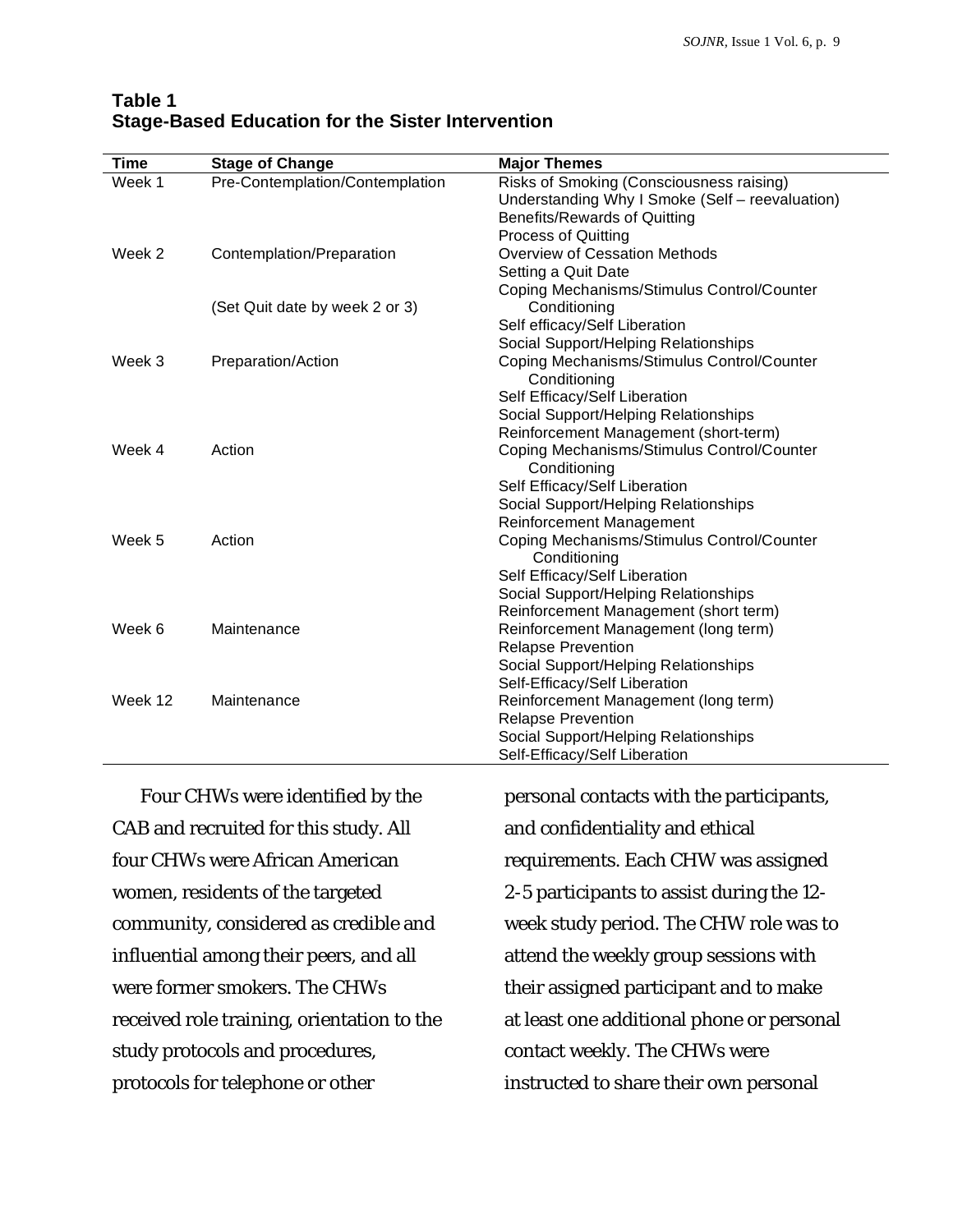experiences with smoking cessation, in their own language and style, and to provide social support and build the confidence of participants attempting to quit smoking. The CHWs were paid \$10 per hour during the study period.

During the designated weekly session, the nurse facilitated the education and group discussions during the first 45 minutes of the session. Following the group sessions, the nurse provided individual counseling with each participant to include problemsolving skills and individualized behavioral strategies. The CHW then made a weekly personal/phone contact with the participant outside the group sessions to assess progress, provide social support, and enhance self-efficacy with the cessation process. Phone numbers of the nurse and CHWs were provided to all participants for additional support as needed.

During the initial group sessions, the participants who committed to quit smoking were assisted to set a quit date (by weeks 2-3). The nurse supplied overthe-counter nicotine replacement therapy (NRT) in the form of nicotine transdermal patches (Habitrol™). Participants who smoked greater than 10 cigarettes per day were offered the 21

milligram (mg) patch; those who smoked 10 or fewer cigarettes per day were offered the 14 mg patch. The dosage of the patches was tapered during the intervention period (i.e. from 21 mg, to 14 mg, to 7 mg) based on the clinical response of each individual, clinical judgment of the nurse, and drug manufacturer's recommendations. A maximum of six weeks supply of the nicotine patches was offered to each individual at no cost. Participants were paid \$20 for each of the following sessions attended: week 1, week 3, week 6, and week 12 for a total of \$80. Participants were paid at the end of week 12.

Demographic data were obtained on all participants at baseline. Data were collected on study variables in face-toface interviews and questionnaires were read aloud to participants at baseline (week 1), week 6, and at the individual follow-up session at week 12.

*Data Analysis.* All statistical analyses were conducted in SAS version 8.2 and all statistical significance tests were set at an alpha level of 0.05. Descriptive statistics were calculated for all variables. To determine if differences existed between smoking status, social support measures, and self-efficacy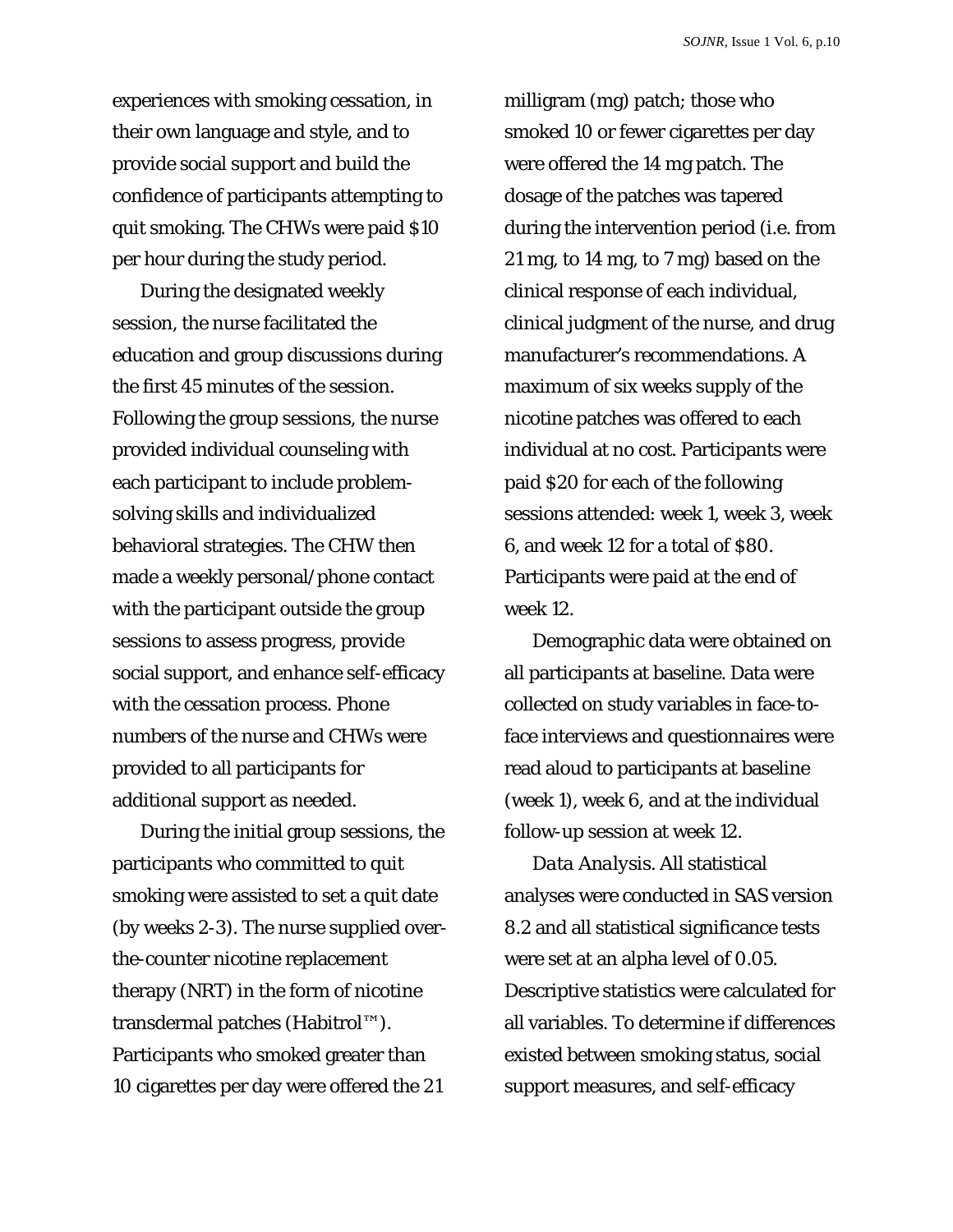measures, a repeated measures analysis of variance model (ANOVA) was used for each outcome of interest. Participant was included in the model and considered a random effect. Time (week 1, 6, and 12) was included and considered a fixed effect. The participant x time interaction was not included in the model as this was the error term for testing the time variable. Post hoc differences were assessed using a Bonferroni correction procedure to the overall alpha level of 0.05 on the adjusted least square means to determine where differences occurred between time points.**44** Additionally, the partial eta-squared was determined for each effect in the model (SS<sub>effect</sub>/ SS<sub>effect</sub> + SSerror).**<sup>45</sup>**

#### **Results**

The demographic data and baseline smoking characteristics of the participants are summarized in Table 2. Sixty-seven percent (67%) of the participants were 50 years of age or older and 80% received < \$1000 total household income per month. Three of

the participants (20%) received food stamps, and one (7%) participant received disability income. Only three (20%) of the participants were currently married. The majority of the participants (67%) were the only adults living in their homes; half (53%) had at least one minor child living in the household. The women smoked an average of 25 years (SD=13.6), with the amount of smoking varying considerably among the participants from one cigarette to two packs (40 cigarettes) per day. Although the participants reported they smoked an average of 12 cigarettes in a typical day (SD=9.6), they reported smoking an average of 8 cigarettes in the past 24 hours (SD=5.6). The most frequent brands smoked were Newport (43%) and Kool (33%), both of which are high nicotine and mentholated cigarettes. All participants were in the contemplation or preparation stage of change at baseline, and were current smokers as validated by an expired air CO level of  $> 9$  ppm.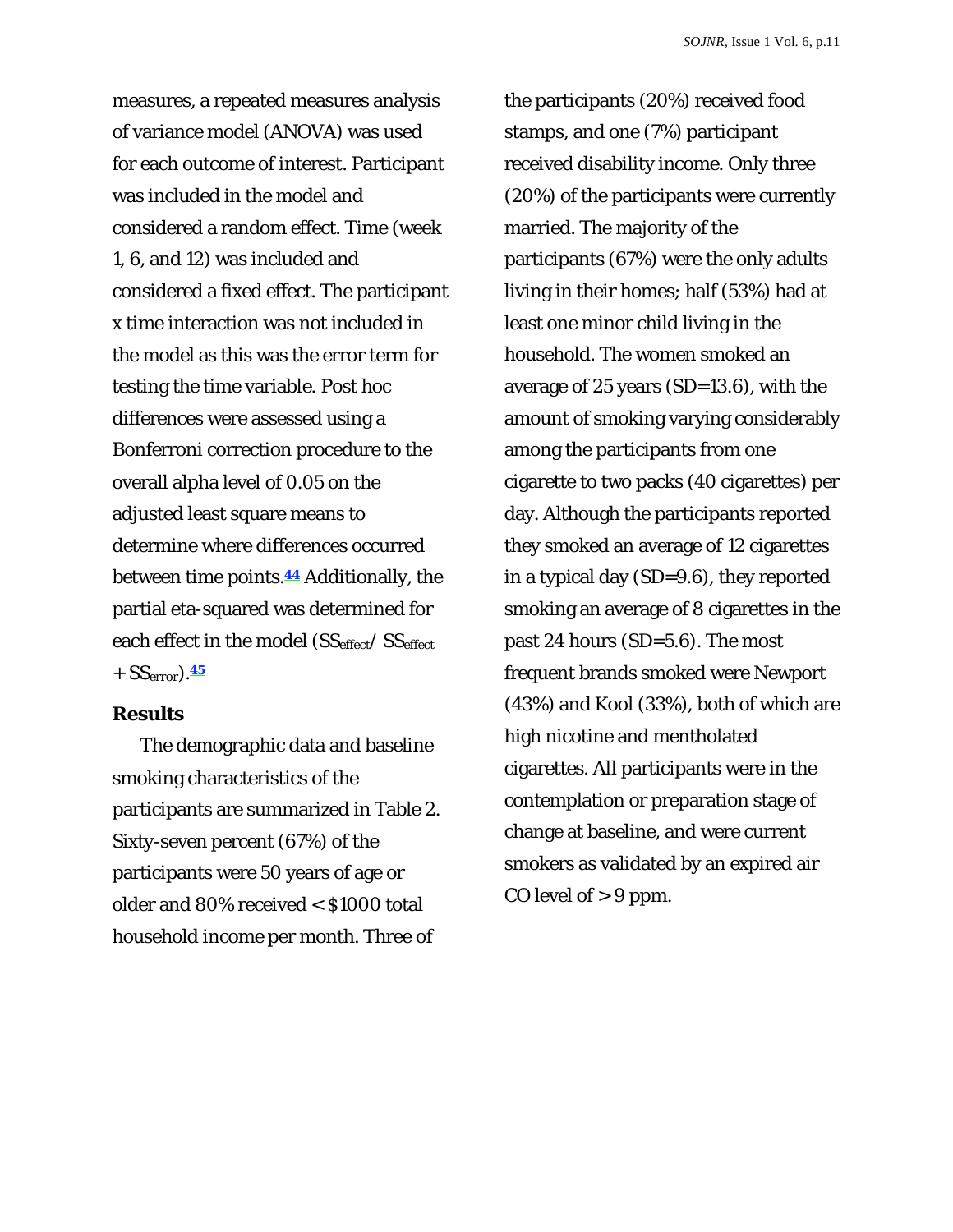| Variable               | Mean  | Range    | <b>Std Deviation</b> |
|------------------------|-------|----------|----------------------|
| Age (years)            | 49.8  | 29-63    | 10.06                |
| Education              | 11.8  | $8 - 15$ | 1.78                 |
| Income/month           | 780.0 | 0-2300   | 590.59               |
| Work hours/week        | 19.3  | $0 - 50$ | 18.64                |
| No. years smoked       | 24.8  | $4 - 45$ | 13.6                 |
| Average no. cigs/day   | 12.2  | $1 - 40$ | 9.6                  |
| No. cigs/past 24 hours | 7.9   | $1 - 20$ | 5.6                  |

#### **Table 2 Mean, Range, and Standard Deviation of Demographic Variables and Baseline Smoking Characteristics (***n* **=15)**

To determine if the first purpose of the study was met, the participation and retention rates were evaluated for the participants and CHWs. Participation was operationalized as attending at least 70% of the weekly sessions. With six weekly sessions and one follow-up session at week 12, there were a total of seven sessions possible for the participants to attend. Twelve participants attended all seven sessions, two attended six sessions, and one attended five sessions. Retention was operationalized as participants completing the data collection at all time periods. All 15 participants attended the data collection sessions at week 1, week 6, and week 12 and were retained throughout the study period. Three CHWs attended all seven sessions, and one community health worker attended

six sessions.

The second purpose of the study was to determine the smoking cessation rates of the participants. The 24-hour point prevalence abstinence rates at weeks 6 and 12 were 80% and 73%, respectively, as shown in Table 3. Table 4 shows the results for the repeated measures ANOVA for self-report cigarette use and CO levels. Self report cigarettes per day (*F*=20.68, *p*<0.0001) and mean CO levels (*F*=18.12, *p*<0.0001) showed decreases over time. Post hoc-analyses showed that participants in week 1 had significantly higher cigarette use and significantly higher CO levels than weeks 6 (*p*<0.0001) and 12 (*p*<0.0001). The 2 month prolonged abstinence rate was 60%, indicating that nine women maintained smoking abstinence for a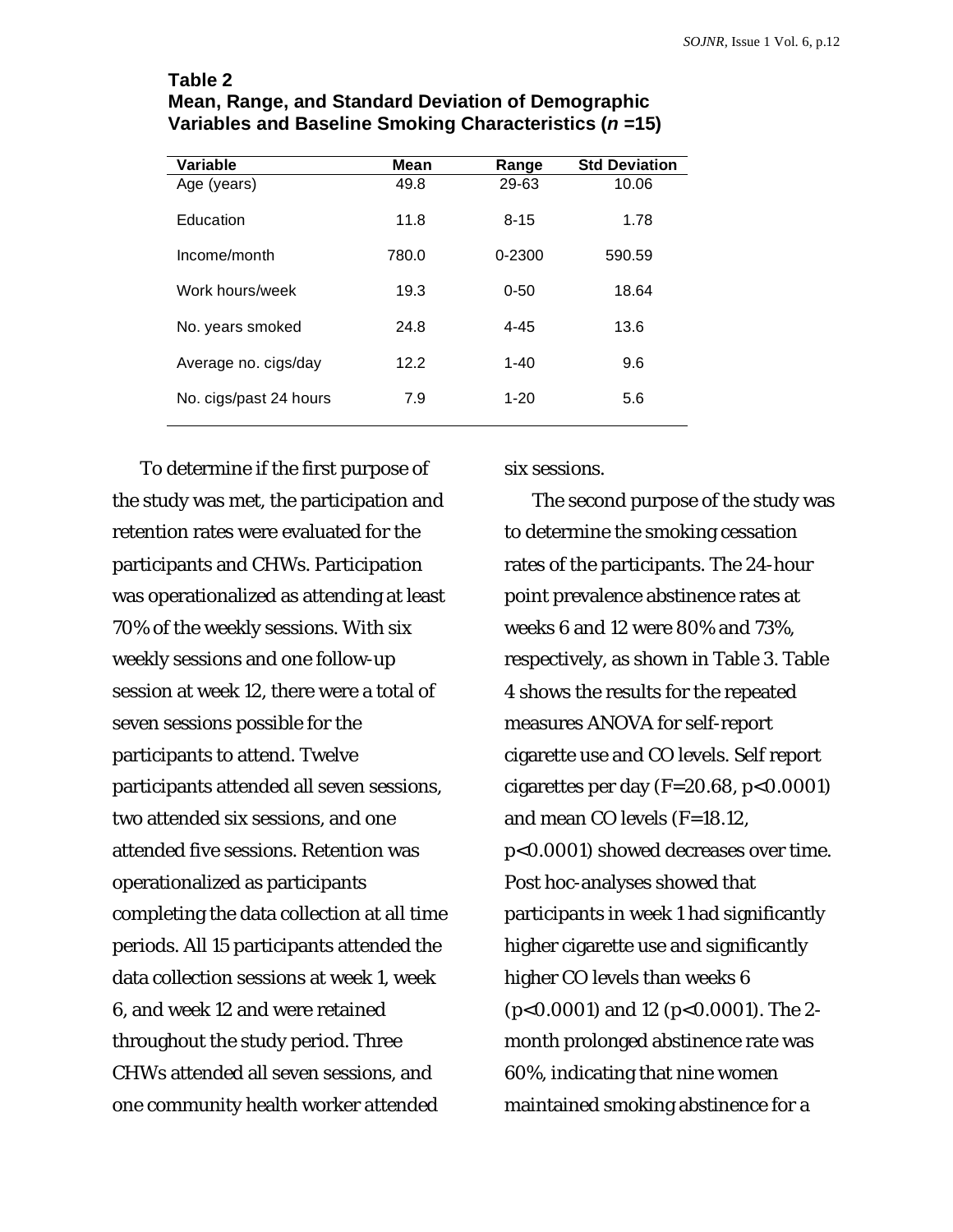| Table 3  |                                           |  |
|----------|-------------------------------------------|--|
|          | 24-hour Point Prevalence Abstinence Rates |  |
| $(n=15)$ |                                           |  |

| Time    | n  | % Abstinent |
|---------|----|-------------|
| Week 1  | 15 | $0.0\%$     |
| Week 6  | 12 | 80.0%       |
| Week 12 | 11 | 73.3%       |

#### **Table 4 Repeated Measures Analysis of Variance (ANOVA) for Changes in Smoking Status (***n***=15)**

| Outcome       | Mean  | Std. Error | <b>Partial</b><br>$Et^2$ | F-value | p-value  |
|---------------|-------|------------|--------------------------|---------|----------|
| Self Report   |       |            |                          |         |          |
| Cig/24 hours  |       |            |                          |         |          |
| Participant   |       |            | 0.4125                   | 1.40    | 0.2152   |
| Week          |       |            | 0.5963                   | 20.68   | < 0.0001 |
|               | 7.87  | 0.96       |                          |         |          |
| 6             | 0.27  | 0.96       |                          |         |          |
| 12            | 0.40  | 0.96       |                          |         |          |
| Carbon        |       |            |                          |         |          |
| Monoxide (CO) |       |            |                          |         |          |
| Participant   |       |            | 0.4919                   | 1.94    | 0.0665   |
| Week          |       |            | 0.5641                   | 18.12   | < 0.0001 |
| 1             | 16.27 | 1.69       |                          |         |          |
| 6             | 4.87  | 1.69       |                          |         |          |
| 12            | 3.00  | 1.69       |                          |         |          |
|               |       |            |                          |         |          |

The third purpose of the study was to examine the progression along the stages of change of the participants during the study period. Two individuals were at the contemplation stage at baseline, with one progressing to the preparation stage and the other progressing to the action stage over time. Thirteen participants began the study in the preparation stage, with two remaining in the preparation phase, and

11 progressing to the action stage over time. Bowker's test for symmetry validated that there was a significant progression along the stages of change among the participants  $(Q_B=8.333)$ , DF=1, *p*=0.0039). Bowker's test of symmetry tested the null hypothesis that data were symmetric in the diagonal cells.**46** A significant test indicated that the two-way tables were not symmetric and there were changes in the variable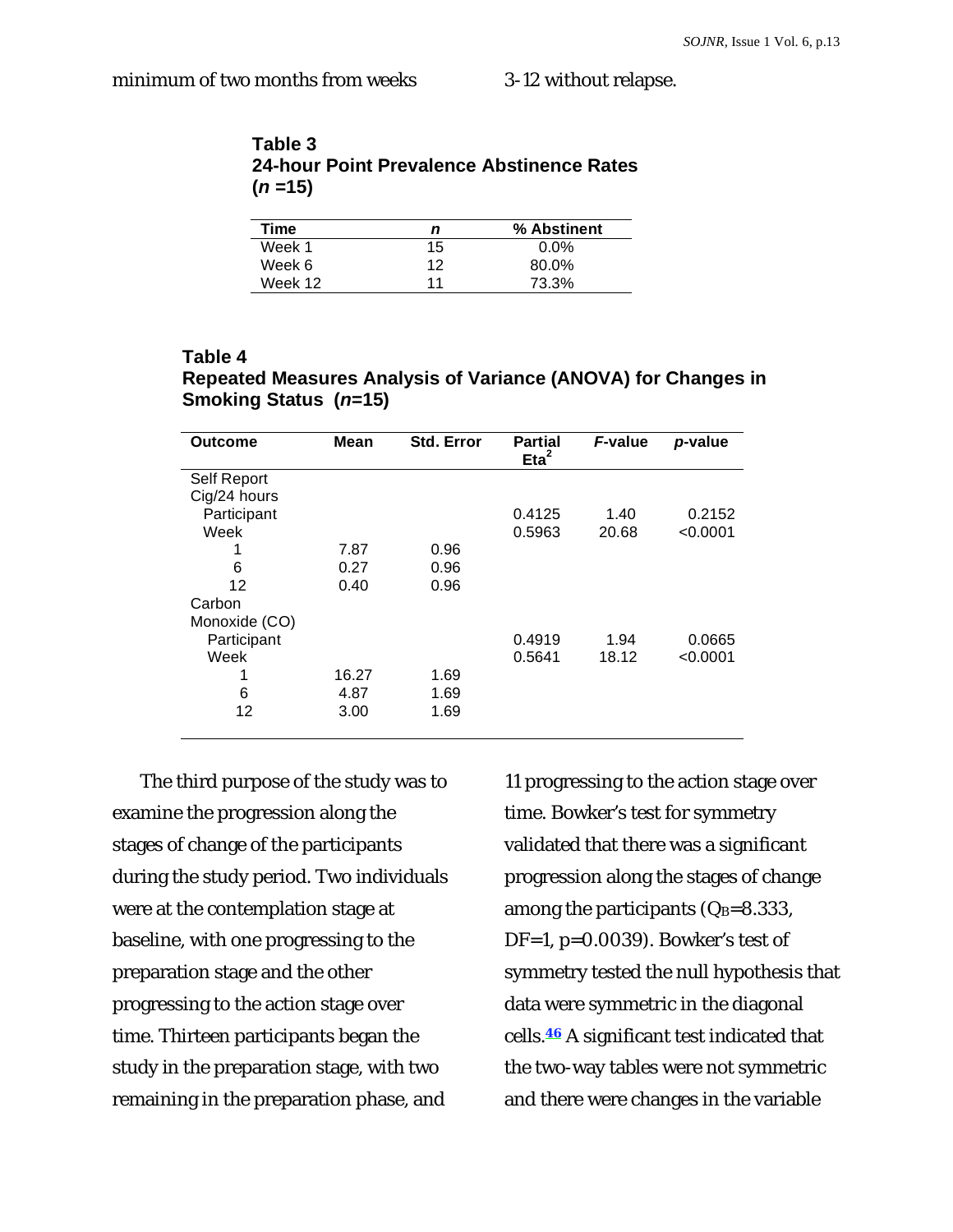from baseline to week 12.

The final purpose of the study was to explore changes in the social support and self-efficacy measures of the participants during the intervention period. Repeated measures ANOVA results for social support measures are provided in Table 5. Significant differences between the time points were detected for affectionate support

(*F*=4.51, *p*=0.020). All of the subscale scores (i.e., emotional, tangible, affectionate, and positive interaction) showed increases from baseline to week 6. The subscale scores, with the exception of tangible support, demonstrated slight declines from week 6 to 12. All 12-week scores were higher than baseline scores, but none were significant in post-hoc analyses.

**Table 5 Repeated Measures Analysis of Variance (ANOVA) for Changes in Social Support (***n***=15)**

| <b>Outcome</b>                     | Mean | Std. Error | Partial Eta <sup>2</sup> | F-value | p-value  |
|------------------------------------|------|------------|--------------------------|---------|----------|
| Emotional/Informational            |      |            |                          |         |          |
| Support                            |      |            |                          |         |          |
| Participant                        |      |            | 0.8308                   | 9.82    | < 0.0001 |
| Week                               |      |            | 0.0636                   | 0.95    | 0.3988   |
|                                    | 4.28 | 0.11       |                          |         |          |
| 6                                  | 4.48 | 0.11       |                          |         |          |
| 12                                 | 4.38 | 0.11       |                          |         |          |
| Tangible Support                   |      |            |                          |         |          |
| Participant                        |      |            | 0.7377                   | 5.63    | < 0.0001 |
| Week                               |      |            | 0.1516                   | 2.50    | 0.1001   |
|                                    | 3.93 | 0.14       |                          |         |          |
| 6                                  | 4.30 | 0.14       |                          |         |          |
| 12                                 | 4.33 | 0.14       |                          |         |          |
| <b>Affectionate Support</b>        |      |            |                          |         |          |
| Participant                        |      |            | 0.7837                   | 7.25    | < 0.0001 |
| Week                               |      |            | 0.2438                   | 4.51    | 0.0200   |
|                                    | 4.13 | 0.12       |                          |         |          |
| 6                                  | 4.60 | 0.12       |                          |         |          |
| 12                                 | 4.51 | 0.12       |                          |         |          |
| <b>Positive Social Interaction</b> |      |            |                          |         |          |
| Participant                        |      |            | 0.7573                   | 6.24    | < 0.0001 |
| Week                               |      |            | 0.1839                   | 3.16    | 0.0581   |
|                                    | 4.11 | 0.13       |                          |         |          |
| 6                                  | 4.56 | 0.13       |                          |         |          |
| 12                                 | 4.40 | 0.13       |                          |         |          |
|                                    |      |            |                          |         |          |

Table 6 summarizes the repeated measures ANOVA for the self-efficacy measures. Significant differences between the time points were detected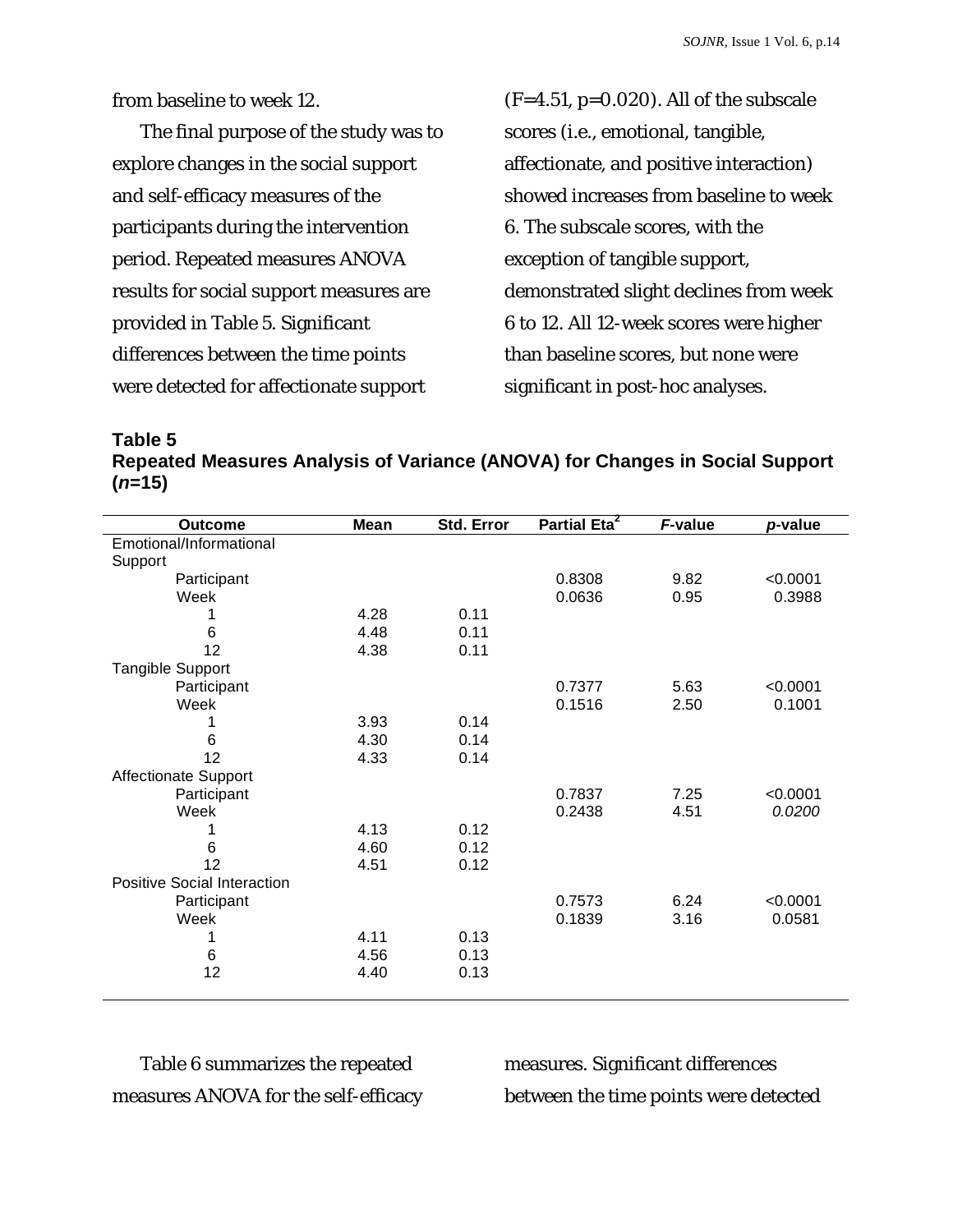for positive affect (*F*= 19.52, *p*<0.0001), negative affect (*F*=18.71, *p*<0.0001), and habit/craving, (*F*=23.58, *p*<0.0001). Although the scores showed slight increases from weeks 6 to 12 in positive affect and habit/craving subscales, post

hoc analyses show that positive affect was higher at week 12 than at baseline (*p*<0.0001), negative affect was higher at week 12 than baseline (*p*<0.0001), and habit/craving was higher at week 12 than baseline (*p*<0.0001).

| Table 6                                                                     |  |
|-----------------------------------------------------------------------------|--|
| Repeated Measures Analysis of Variance (ANOVA) for Changes in Self Efficacy |  |
| $(n=15)$                                                                    |  |

| Mean  | Std. Error | Partial Eta <sup>2</sup> | F-value | p-value  |
|-------|------------|--------------------------|---------|----------|
|       |            |                          |         |          |
|       |            | 0.5606                   | 2.55    | 0.0169   |
|       |            | 0.5824                   | 19.52   | < 0.0001 |
| 20.53 | 1.24       |                          |         |          |
| 10.60 | 1.24       |                          |         |          |
| 11.53 | 1.24       |                          |         |          |
|       |            |                          |         |          |
|       |            | 0.4667                   | 1.75    | 0.1009   |
|       |            | 0.5720                   | 18.71   | < 0.0001 |
| 25.40 | 1.44       |                          |         |          |
| 14.67 | 1.44       |                          |         |          |
| 14.60 | 1.44       |                          |         |          |
|       |            |                          |         |          |
|       |            | 0.2823                   | 0.79    | 0.6745   |
|       |            | 0.6275                   | 23.58   | < 0.0001 |
| 19.47 | 1.20       |                          |         |          |
| 9.00  | 1.20       |                          |         |          |
| 9.87  | 1.20       |                          |         |          |
|       |            |                          |         |          |

## **Discussion**

The aim of this pilot study was to determine the feasibility and effectiveness of a tailored smoking cessation intervention for women living in subsidized housing developments delivered by a nurse and CHWs. The baseline use of high nicotine and mentholated cigarettes and smoking fewer cigarettes per day (i.e., than Caucasian women) were consistent with the literature.**7-9** Typically, cessation studies eport 7-day point prevalence abstinence rates as outcomes, and the 24-hour abstinence rates at weeks 6 and 12 reported in this study may represent a serious quit attempt. However, the reported abstinence rates at weeks 6 and 12 among these participants (80% and 73%) were higher than other studies using nurse-managed intensive group interventions with low-income women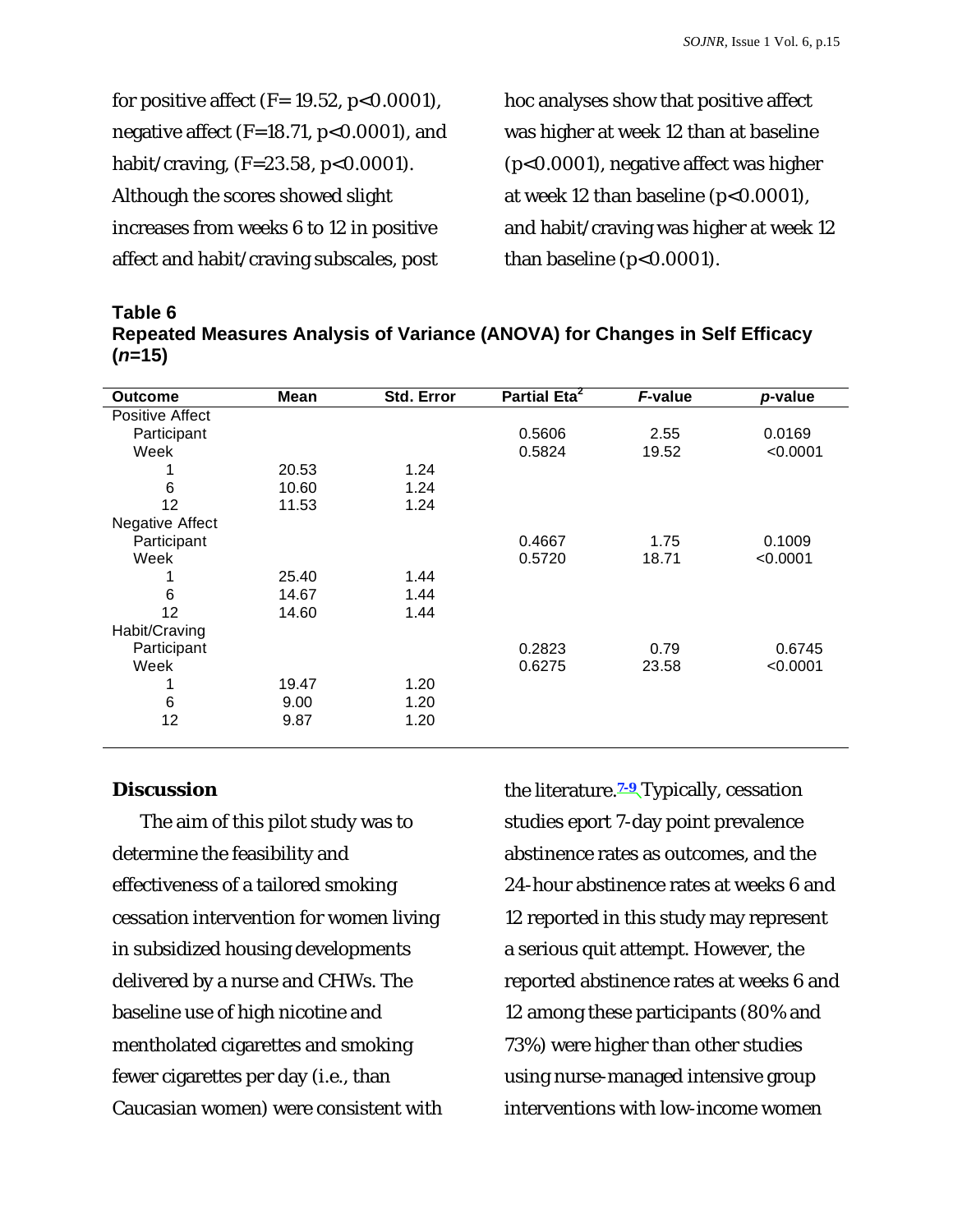reported in the literature. A previous study with 122 low-income women who participated in a nurse-managed intensive smoking cessation group reported quit rates of 31%, 24%, 22% at 1, 3, 6 months, with non-quitters reducing their consumption to 10, 8, and 7 cigarettes per day on average.**47** There are no known studies that have used a combined nurse/CHW group intervention approach to assist African American women to quit smoking.

The stage of change progression in this pilot study was consistent with the findings of the abstinence rates, which was validated by other studies.**26,48-49** Thirteen of the participants progressed forward to a higher stage of change during the intervention. There were at least two previous cessation intervention studies with African Americans that demonstrated significant, positive progression along the stages of change, and both used multi-component strategies and both were churchbased.**26,49** Further research is needed to evaluate stage of change progression in community-based intervention studies with African American women.

The women's self-efficacy with abstaining from smoking improved significantly over time. These results support other studies demonstrating that an increase in confidence during treatment served to enhance cessation rates.**4,18-19** During group sessions, the nurse and CHWs facilitated discussion and problem-solving techniques for handling tempting situations in the context of women's lives, which included cravings, social interactions, and negative affects. After engaging in the quitting process, the participants often shared tempting smoking situations from the prior week, and the individual and the group evaluated the progress and/or lack of progress made with each participant.

The *Sister Intervention* showed promise in increasing affectionate support in this limited sample. The women received both intra-treatment support from the nurse, CHWs, and other participants, and extra-treatment support from the CHWs. These findings corroborate other reports that show women who quit smoking were more likely to report greater social support during the cessation process. **15,36,50-51** A meta-analyses of smoking cessation interventions revealed that cessation programs that enhance both intratreatment and extra-treatment social support mechanisms are twice as likely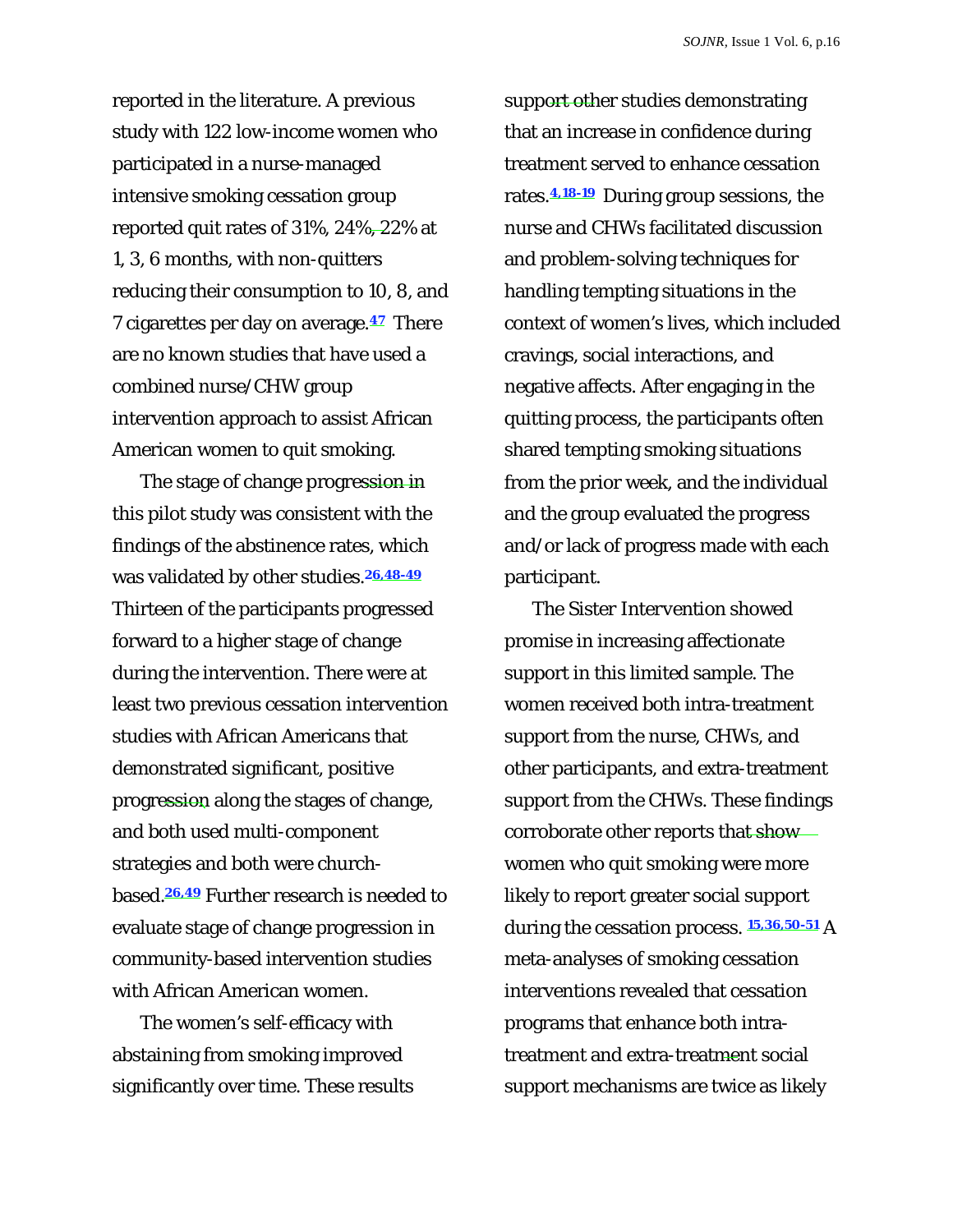to promote cessation as those that do not provide social support.**<sup>21</sup>**

It is noteworthy that cessation rates, self-efficacy, and social support were improved at week 6, but diminished slightly at week 12. Relapse of smoking over time after-intensive group cessation interventions was not uncommon and was expected.**21** The changes in selfefficacy and social support from weeks 6 to 12 may have been contributed to the lack of group interaction and support between weeks 7-11. At the end of the 12-week program, 80% of participants recommended that future interventions include weekly group sessions over a longer period of time; 47% recommended at least twice weekly meetings to reinforce the support with cessation.

An unexpected occurrence in this study was the extent of bonding among the participants. At the beginning of the study, many participants knew of one another because of their geographical proximity, but did not share social interactions with other participants. By the end of the fourth week, one of the participants claimed that this was not a "Sister to Sister" group, but a "Sistah to Sistah" group. The shared values and beliefs, cultural norms, and personal

experiences were comparable in these women because of their similar ethnicity, age, social class, and geographical boundaries. As trust among the group solidified, the women shared personal stressors impacting their struggles with smoking cessation within the context of their daily stressors. For example, in their own authentic voice, 6 of the 15 participants disclosed during the 12-week period the personal stressors of having either a son, grandson, partner, or spouse in prison. The women knew, understood, and supported one another within the framework of their own lives. The commonality of their experiences expressed through the personal sharing and storytelling supports is illustrative of "African American's womanist ways of knowing."**52** Providing the opportunities for women to share their own experiences and supporting each other may have played a vital role in establishing the credibility of the smoking cessation intervention.**52** The group maintained a solution–oriented approach to solve their own problems and to find ways within themselves to abstain from one of the major sources of comfort in their lives--the cigarette. At the 6th session, the participants were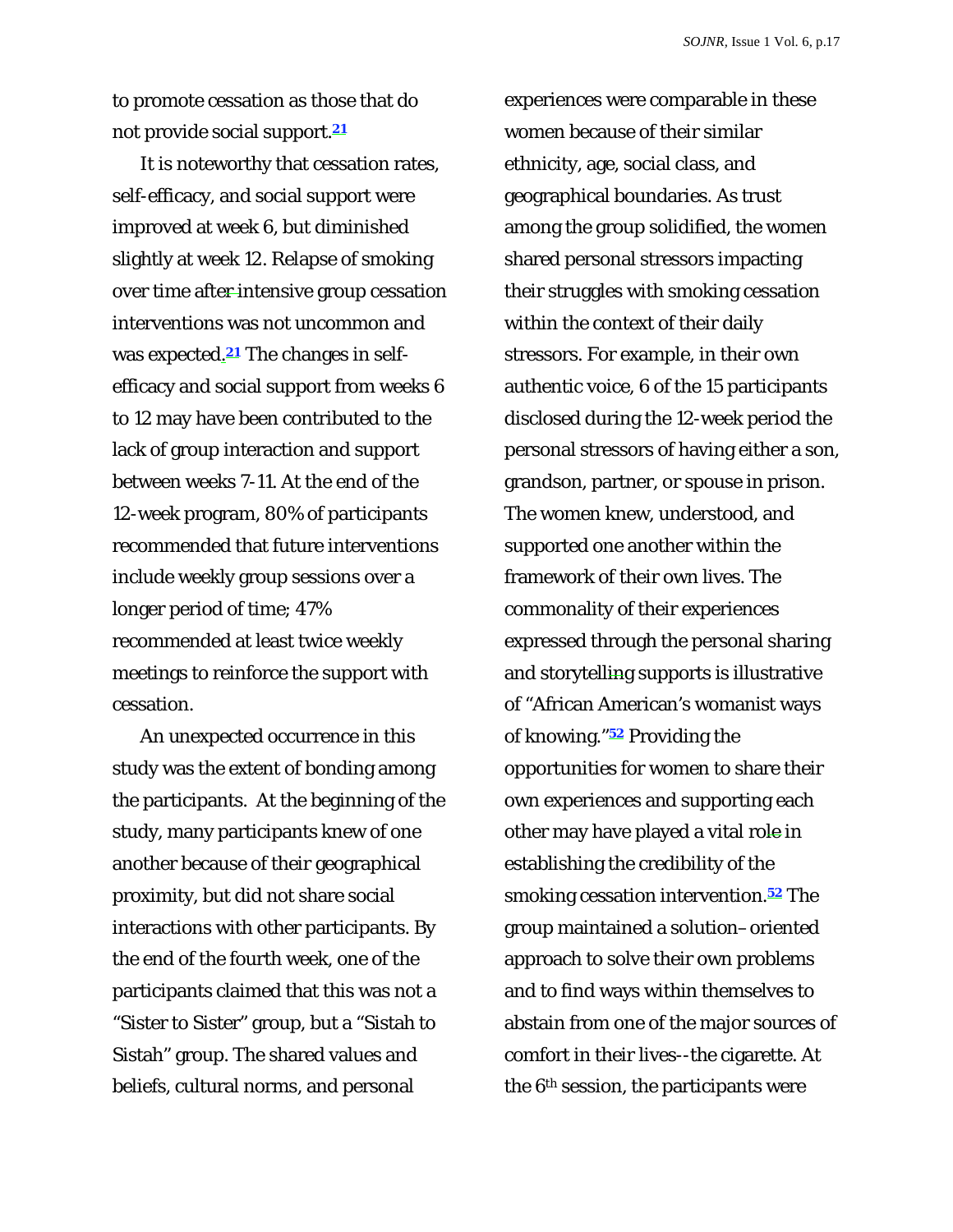asked to recite a poem, narrative, or song that best described their journey through this smoking cessation process. These recitations commonly expressed the oppression and struggles among the individuals and group members, but also the hope and the empowerment the collective group had adopted to quit smoking and attain healthier lifestyles. Because of the intense bonding, at least one-half of the participants decided to keep meeting on a regular basis on their own for social interaction and fellowship after the study ended.

Perhaps the predominant theme of "turning it over to God" and "having faith that God could deliver me from tobacco" also boosted both the selfefficacy and social support among individual and group members. The individual and collective spiritual ambience of the group was observed initially and was sustained during the study period. For example, during an initial group session, the entire group of participants and the CHWs "laid their hands" and prayed over another 50 year-old woman who had smoked since the age of nine. This group prayer provided individual and collective reassurance and comfort. In subsequent sessions, the participants asked to pray

at the end of each session, as they wanted to "turn this over to God" and asked God to "take the taste away." The voluntary prayer took place in a closed circle with women holding hands together and delivering a prayer aloud. These findings were consistent among low-income African Americans, as spirituality tends to be deeply rooted in relationships and the community.**<sup>53</sup>** Elderly African Americans link spirituality and God to providing comfort during stress and see God and the community of worshipers as a comfort system.**<sup>53</sup>**

The CHWs were effective in bridging the cultural gap and often served as translators between the participants and nurse researcher. The CHWs were instrumental in initially recruiting participants to enroll and then assisting with retention throughout the study period. The CHWs were able to help the researcher understand the world-view of the women and the intrapersonal, interpersonal, community, cultural and policy factors that affected their health.**31,54-55** With process evaluation measures, the CHWs social support provision were highly valued by the women in the study and viewed as contributing to their success with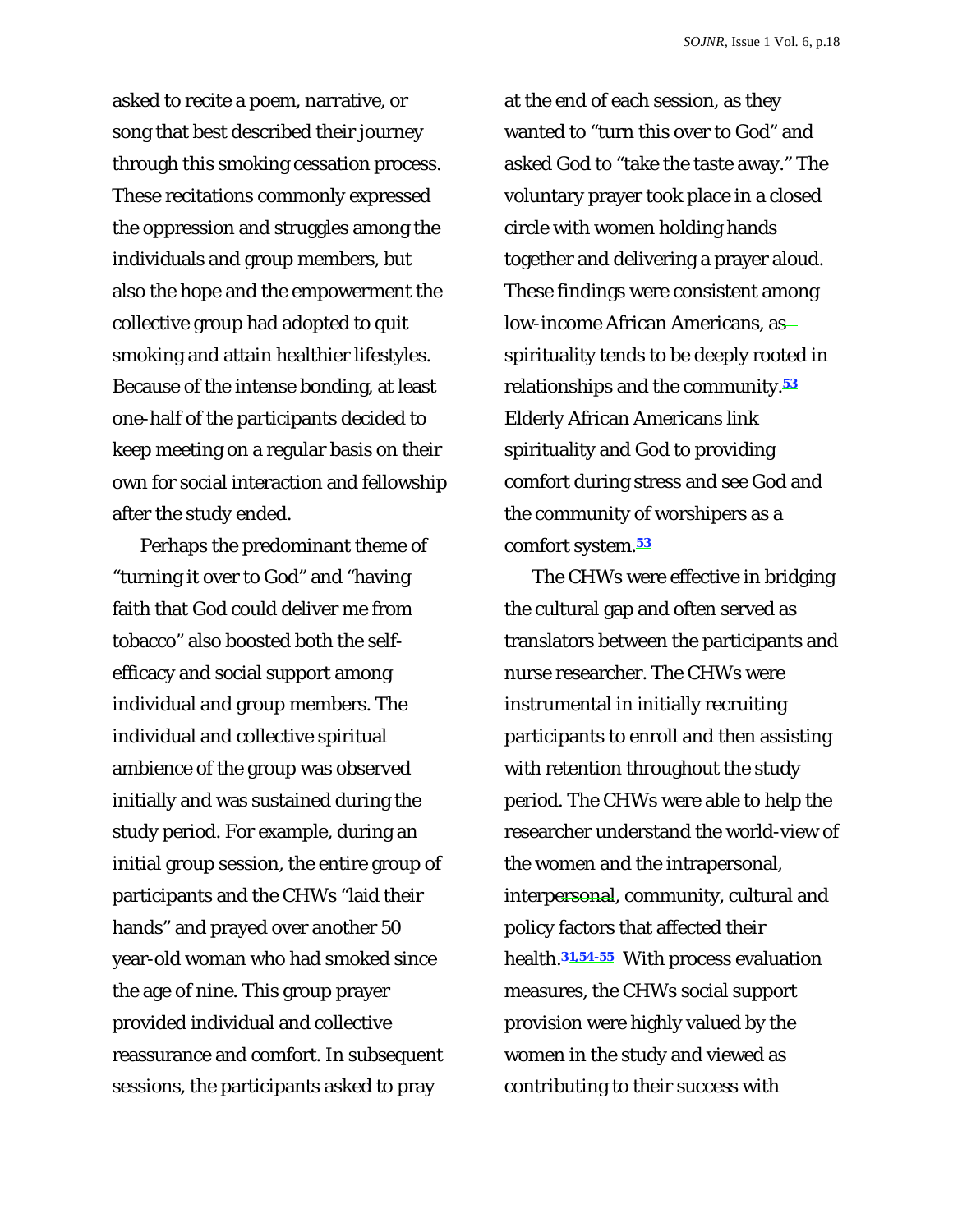cessation. The women stated they looked forward to the weekly contacts outside the group meetings with the CHWs and benefited from the personal contact and support. Prior studies have shown that CHWs were instrumental in providing varying types of social support with African American women in health promotion interventions**.29,55-56** Both the researcher and participants viewed the CHWs as key empowerment models for the women to adapt and maintain healthier lifestyles and to abstain from smoking. The CAB, with a key understanding of the processes of the community itself, was also instrumental in recruiting CHWs and participants, and in facilitating the implementation of the study, and is supported by previous findings with African American women.**29,31,55**

Because of the limited sample size, one group, and short-tem outcome data, a larger sample size with comparison group and a minimum of one year of outcome measurements are needed to effectively evaluate the effectiveness of this pilot intervention. The use of cash incentives for the participants may have impacted the recruitment and retention rates in this study. The intervention may need to occur over a longer period

of time to sustain the initial outcomes, with further dosage and intensity of the intervention explored in future studies. Spirituality may serve as a mediating variable for smoking cessation in U.S. southern African American women and should be measured in this population.

The results of this pilot study show promise for CHWs in reaching African American women living in subsidized housing developments for smoking cessation interventions. CHWs may also be effective in promoting social support and self-efficacy with the cessation process in women who share similar cultural experiences and worldviews. Experimental studies are needed to evaluate different uses and levels of activities of community health workers with smoking cessation and other lifestyle behavioral problems with low socioeconomic African American women. Further research is needed to evaluate the recruitment, retention, and delivery of effective health promotion interventions for residents of subsidized housing communities. Finally, both process and outcome evaluation measures are needed to effectively evaluate community partnership models with hard-to-reach populations.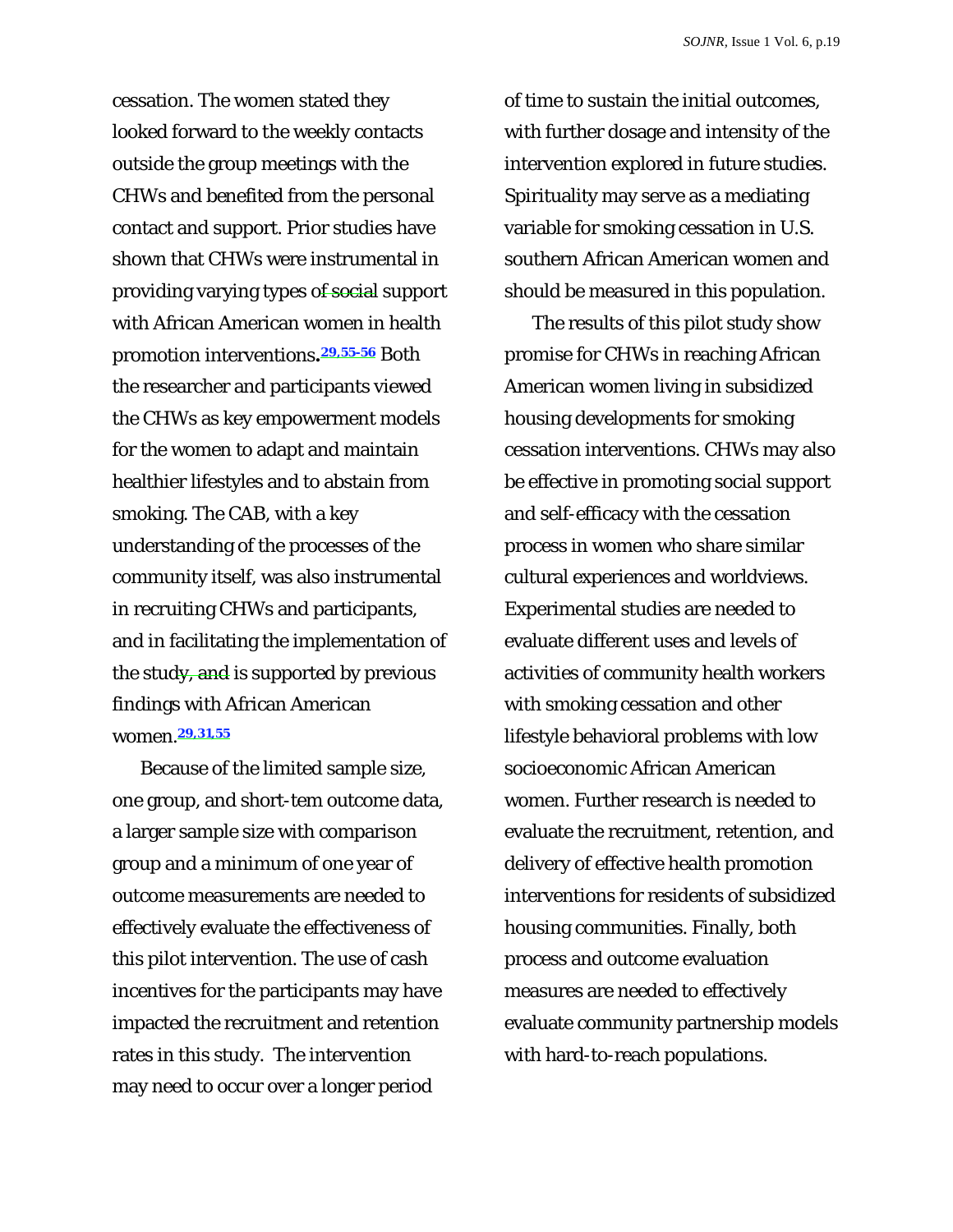## **References**

- 1. U.S. Department of Health and Human Services. (2000). *Reducing tobacco use: A report of the Surgeon General*. U.S. Department of Health and Human Services, Centers for Disease Control and Prevention, National Center for Chronic Disease Prevention and Health Promotion, Office on Smoking and Health. Atlanta, Georgia: Author.
- 2. Ahluwalia, J., Resnicow, K., & Clark, W. (1998). Knowledge about smoking, reasons for smoking, and reasons for wishing to quit in inner city African Americans. *Ethnicity and Disease, 8*, 385-393.
- 3. Manfredi, C., Lacey, L., Warnecke, R., & Buis, M. (1992). Smoking-related behavior, beliefs, and social environment of young Black women in subsidized public housing in Chicago. *American Journal of Public Health, 82*, 267–272.
- 4. Grady, G., Ahluwalia, J., & Pederson, L. (1998). Smoking initiation and cessation in African Americans attending an inner-city walk-in clinic. *American Journal of Preventive Medicine, 14*, 130-137.
- 5. Andrews, J. (2004). Sister to Sister: A community partnered tobacco cessation intervention in subsidized housing developments. Unpublished doctoral dissertation, University of South Carolina, Columbia, South Carolina.
- 6. Perez-Stable, E., Herrera, B., Jacob, P., & Benowitz, N. (1998). Nicotine metabolism and intake in Black and White smokers. *Journal of the American Medical Association, 280*(2), 152–156.
- 7. Ahijevych, K., & Gillespie, J. (1997). Nicotine dependence and smoking topography among black and white women. *Research in Nursing and Health, 20*, 505–514.
- 8. Ahijevych, K., & Wewers, M.E. (1994). Patterns of cigarette consumption and cotinine levels among African American women smokers. *American Journal of Respiratory and Critical Care Medicine, 150*, 1229–1233.
- 9. Ahijevych, K., & Wewers, M.E. (1993). Factors associated with nicotine dependence among African American women cigarette smokers. *Research in Nursing & Health, 16*, 283-292.
- 10. Castro, F. (2004). Physiological, psychological, social, and cultural influences on the use of menthol cigarettes among Blacks and Hispanics. *Nicotine & Tobacco Research, 6*, Suppl 1, S29-41.
- 11. U.S. Department of Health and Human Services. (1998). *Tobacco use among U.S. racial/ethnic minority groups. A report of the Surgeon General.* Office on Smoking and Health, National Center for Chronic Disease Prevention and Health Promotion, Centers for Disease Control and Prevention. Atlanta, Georgia: Author.
- 12. American Cancer Society. (2004). *Cancer prevention and early detection facts and figures 2004.* Atlanta, GA: Author.
- 13. Manfredi, C., Lacey, L., Warnecke, R., & Balch, G. (1997). Method effects in survey and focus group findings: Understanding smoking cessation in low socioeconomic African American women. *Health Education and Behavior, 24*(6), 786-800.
- 14. Pohl, J., & Caplan, D. (1998). Smoking cessation: Using group intervention methods to treat low-income women. *Nurse Practitioner, 23*(12), 13–37.
- 15. Gritz, E., Nielson, I., & Brooks, L. (1996). Smoking cessation and gender: The influence of physiological, psychological, and behavioral factors. *Journal of the American Women's Association 51*(1), 35–42.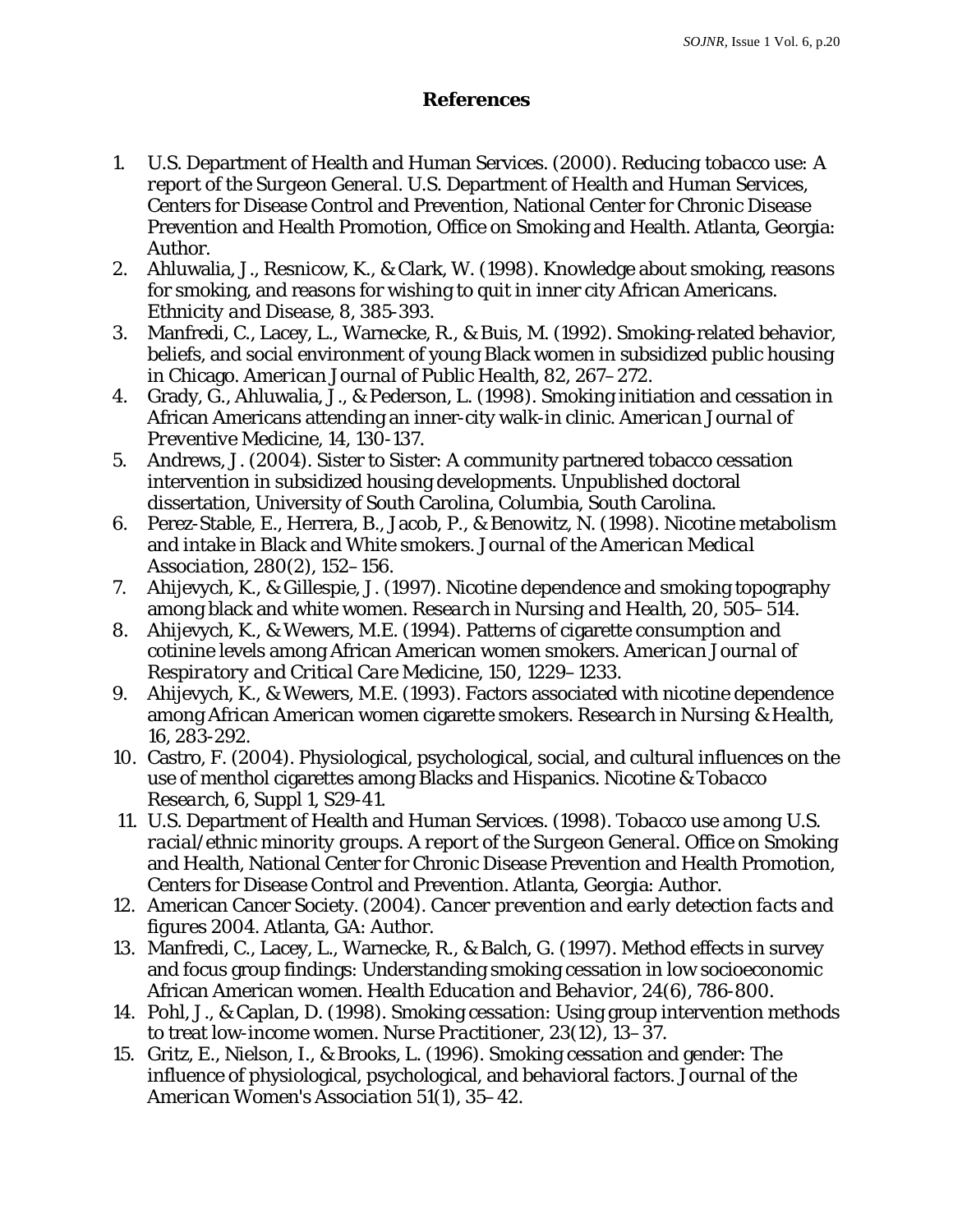- 16. Baldwin, D. (1996). A model for describing low-income African American women's participation in breast and cervical cancer early detection screening. *Advances in Nursing Science, 19*(2), 27-42.
- 17. DiClemente, C.C., Prochaska, J.O., Fairhurst, S.K., & Velicer,W,F. (1991). The process of smoking cessation: An analysis of precontemplation, contemplation, and preparation stages of change. *Journal of Consulting and Clinical Psychology*, 59, 295-304.
- 18. Hahn, L., Folsom, A., Sprafka, & Norsted, W. (1990). Cigarette smoking and cessation behaviors among urban blacks and whites. *Public Health Report, 105*, 290–295.
- 19. Brandon, T.H., Tiffany, S.T., Obremski, K.M.,& Baker, T,B. (1990). Post-cessation cigarette use: The process of relapse. *Addictive Behaviors, 15*, 105–114.
- 20. Pohl, J. (2000). Smoking cessation and low-income women: Theory, research, and interventions. *Nurse Practitioner Forum, 11*, 101-108.
- 21. Fiore, M., Bailey, W., Cohen, S., Dorfman, S., Goldstein, M., Gritz, E., et al. (2000). *Clinical Practice Guideline: Treating Tobacco Use and Dependence.* AHRQ Publication No. 00-0032. Rockville, MD: U.S. Department of Health and Human Services.
- 22. Fiore, M., Bailey, W., Cohen, S., Dorfman, S., Goldstein, M., Gritz, E., et al. (1996). *Smoking Cessation: Clinical Practice Guideline No. 1.* AHCPR Publication No. 96- 0692. Rockville, Maryland: *U.S.* Department of Health and Human Services, Public Health Service, Agency for Health Care Policy and Research.
- 23. Fiore, M., Novotny, T., Pierce, J., Giovini, G., Hatziandreu, E., Newcomb, P., et al (1990). Methods used to quit smoking in the United States. *Journal of the American Medical Association, 263*(20), 2660–2765.
- 24. National Cancer Institute. (1998). *Tobacco Research Implementation Plan: Priorities for Tobacco Research Beyond the Year 2000.* Bethesda, MD: Tobacco Research Implementation Group, National Cancer Institute, National Institutes of Health.
- 25. Prochaska, J., & DiClemente, C. (1983). Stages of process of self-change of smoking: Toward an integrative model of change. *Journal of Consulting and Clinical Psychology*, *51*, 390–395.
- 26. Voorhees, C., Stillman, F., Swank, R., Heagerty, P., Levine, D., & Becker, D. (1996). Heart, body, and soul: Impact of church-based smoking cessation on readiness to quit. *Preventive Medicine, 25,* 277-285.
- 27. Flaskerud, J., Lesser, J., Dixon, E., Anderson, N., Conde, F., Kim, S. et al. (2002).
- Health disparities among vulnerable populations. *Nursing Research, 51*(2), 74–85.
- 28. Hunkeler, E., F., Davis, E., M., McNeil, B., Powell, J., W., & Polen, M.R. (1990). Richmond quits smoking: A minority community fights for health. In N. Bracht (Ed.), *Health Promotion at the Community Level* (pp. 278-303). Newbury Park, CA: Sage.
- 29. Andrews, J.O., Felton, G., Wewers, M.E., & Heath, J. (2004). The use of community health workers in research with ethnic minority women. *Journal of Nursing Scholarship*, *36*(4), 358-365.
- 30. Swider , S. (2002). Outcome effectiveness of community health workers: An integrative literature review. *Public Health Nursing, 19*(1), 11-20.
- 31. Hill, M., Bone, L., Butz, A. (1996). Enhancing the role of community-health workers in research. *The Journal of Nursing Scholarship, 28*(3), 221-226.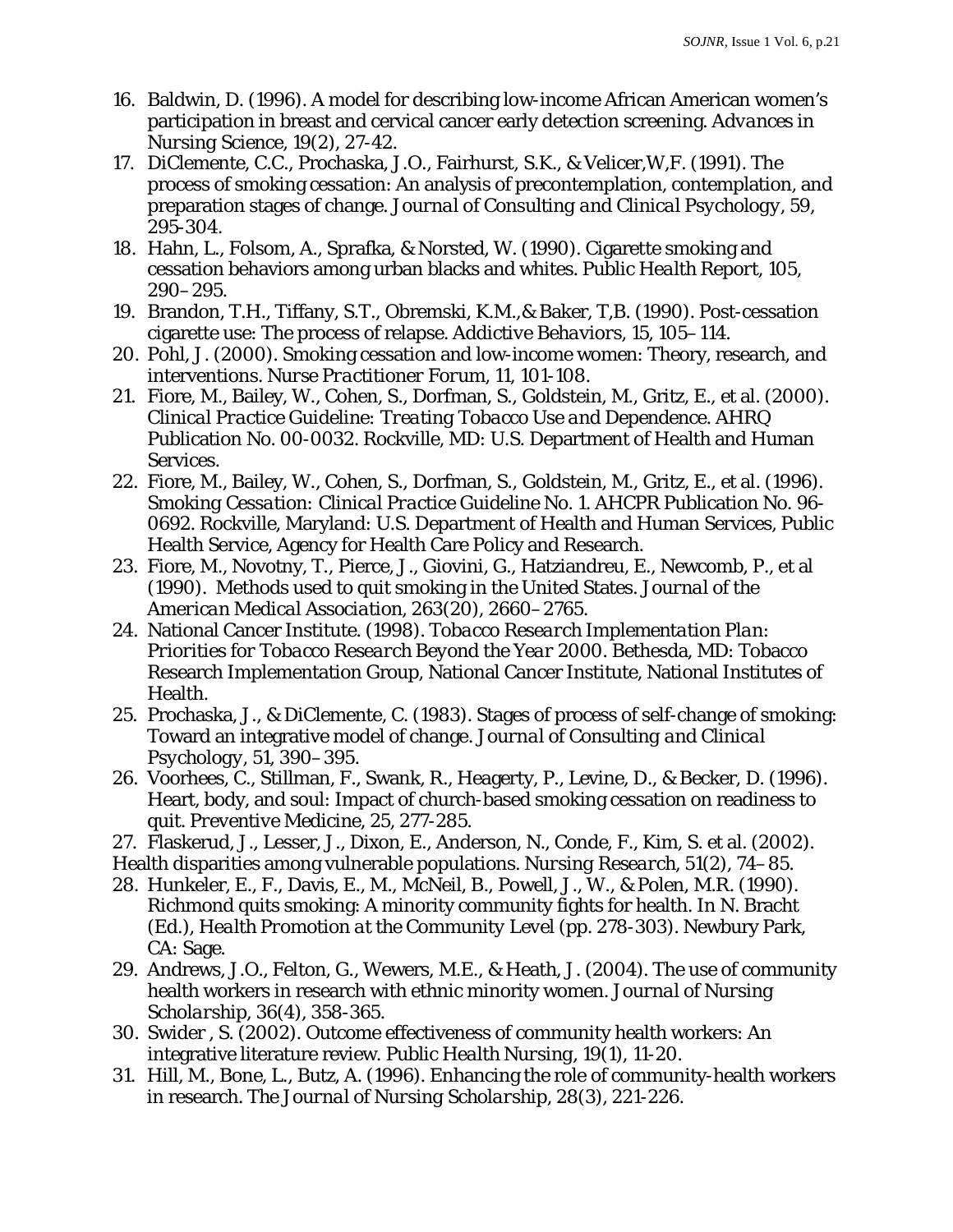- 32. Powell, I., Gelfland, D., Parzuchowski, J., Heilbrun, L., & Franklin, A. (1995). A successful recruitment process of African American men for early detection of prostate cancer. *Cancer*, *75,* 1880–1884.
- 33. Weinrich, S., Boyd, M., Weinrich, M., Greene, F., Reynolds, W., & Metlin, C. (1998). Increasing prostate cancer screening in African American men with peer educator and client navigator interventions. *Journal of Cancer Education, 13*, 213-219.
- 34. Davis, D., Burstamante, A., Brown, C., Wolde-Tsadik, G., Savage, E., Cheng, X., & Howland, L. (1996). The urban church and cancer control: A source of social influence in minority communities. *Public Health Reports, 109*(4), 500–506.
- 35. Earp, J., Eng, E., O'Malley, M., Altpeter, M., Rasucher, G., Manyen, L., et al. (2002). Increasing use of mammography among older, rural African American women: Results from a community trial. *American Journal of Public Health, 92*(4), 646- 654.
- 36. Lacey, L., Manfredi, C., & Balch, G. (1992). Social support in smoking cessation among Black women in Chicago public housing. *American Journal of Public Health, 82*, 99–103.
- 37. Bedfont Instruments. (2002). EC50 Smokerlyzer (Brochure). Medford, NJ: Author.
- 38. Society for Research on Nicotine and Tobacco [SNRT] Subcommittee. (2002). Biochemical verification of tobacco use and cessation. *Nicotine and Tobacco Research, 4*, 149-159.
- 39. Velicer, W.F., Fava, J.L., Prochaska, J.O., Abrams, D.B., Emmons, K.M., & Pierce, J. (1995). Distribution of smokers by stage in three representative samples. *Preventive Medicine, 24,* 401-411.
- 40. Morera, O., Johnson, R., Freels, S., Parsons, J., Crittenden, K., Flay, B., & Warnecke, R. (1998). The measure of stage of readiness to change: Some psychometric considerations. *Psychological Assessment, 10*, 182-186.
- 41. Crittenden, K., Manfredi, C., Warnecke, R., Cho, Y., & Parsons, J. (1998). Measuring readiness and motivation to quit smoking among women in public health clinics: Predictive validity. *Addictive Behaviors, 23,* 191-199.
- 42. Velicer, W., DiClemente, C., Rossi, J., & Prochaska, J. (1990). Relapse situations and self-efficacy: An integrative model. *Addictive Behaviors, 15*, 271-283.
- 43. Sherbourne, C., & Stewart, A. (1991). The MOS social support survey. *Social Science Medicine, 32*(6), 705-714.
- 44. Shaffer, J. P. (1995). Multiple hypothesis testing. *Annual Review of Psychology, 46*, 561-584.
- 45. Cohen, J., Cohen, P.,West, S. G.,&Aiken, L. S. (2003). *Applied multiple regression/correlation analysis for the behavioral sciences* (3rd ed.). Mahwah, NJ: Lawrence Erlbaum.
- 46. Bowker, A.H. (1948). Bowker's test for symmetry. *Journal of the American Statistical Association*, *43*, 572-574.
- 47. O'Loughlin, J., Paradise, G., Renaud, L., Meshefedjian, G., & Barnett, T. (1997). The "Yes I Quit" smoking cessation course: Does it help women in a low-income community quit? *Journal of Community Health, 22*(6), 451– 468.
- 48. Segan, S., Borland, R., & Greenwood, K. (2004). What is the right thing at the right time? Interactions between stages and processes of change among smokers who make a quit attempt. *Health Psychology, 23*(1), 86-93.